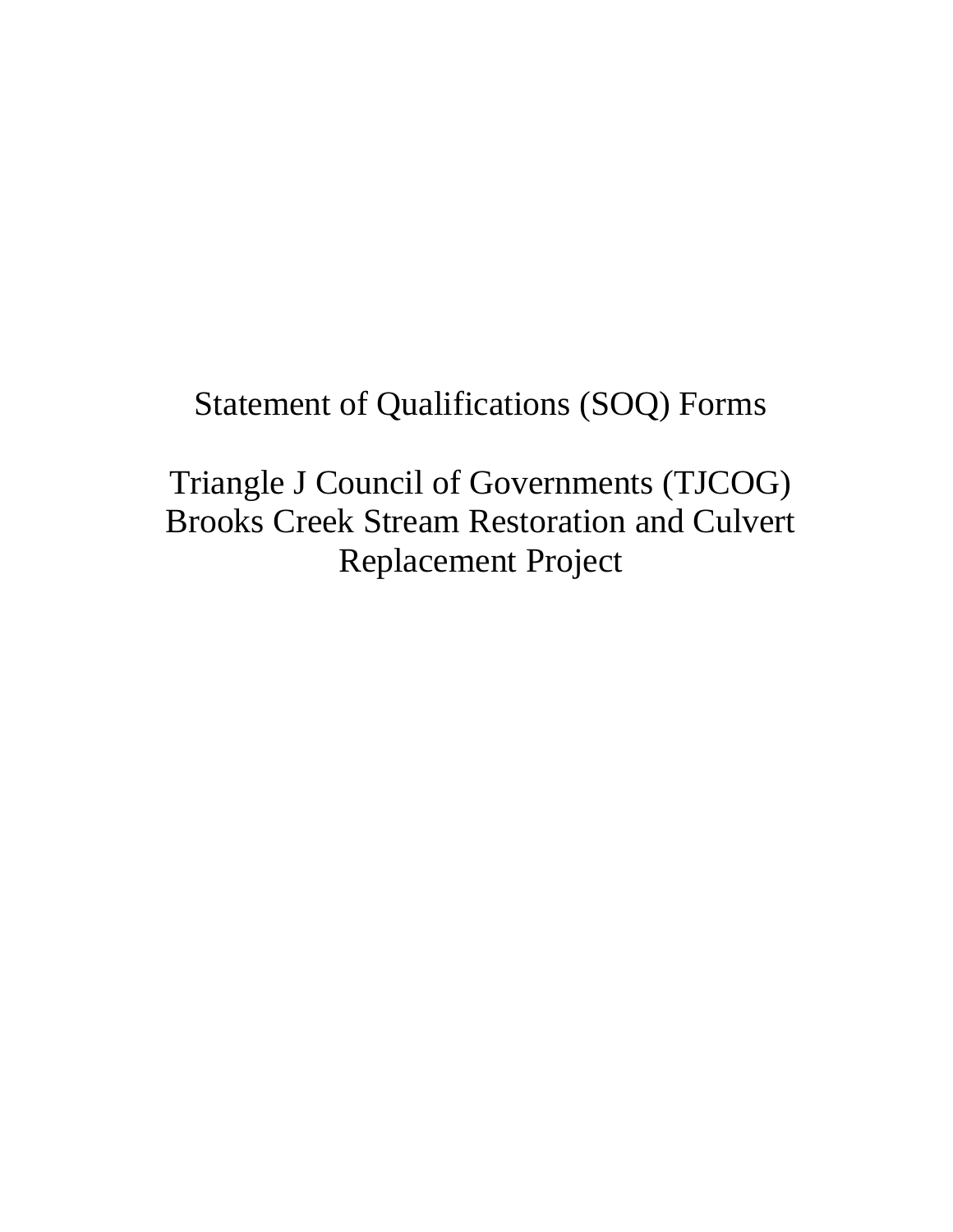#### Triangle J Council of Governments North Carolina Statement of Qualifications Transmittal Letter

Lindsay Whitson Community and Economic Development Program Manager 4307 Emperor Blvd., Suite 110 Durham, North Carolina 27703

(the "Proposer) hereby submits its Statement of Qualifications for the Brooks Creek Stream Restoration and Culvert Replacement Project.

Proposer accepts all of the requirements, terms, and conditions of the RFQ, including without limitation those dealing with the required performance and payment bonds and insurance. The SOQ will remain subject to acceptance for sixty (60) days after the opening of SOQs.

In submitting this SOQ, Proposer certifies, represents, and warrants, that:

- A. The submittal of the SOQ has been duly authorized by, and in all respects binding upon, the Proposer.
- B. The undersigned declares that it is the Proposer or by holding the position below indicated is authorized to execute this SOQ Transmittal Letter on behalf of the Proposer and that all representations made on this form are true and accurate.
- C. Proposer has examined, carefully studied and understands and agrees to be bound by the requirements of the RFQ, the other related information identified in the RFQ, and the following Addenda, receipt of all of which is hereby acknowledged.

| <b>Addendum</b><br>No. | <b>Addendum Date</b> | <b>Signature Acknowledging Receipt</b> |
|------------------------|----------------------|----------------------------------------|
|                        |                      |                                        |
|                        |                      |                                        |
|                        |                      |                                        |
|                        |                      |                                        |
|                        |                      |                                        |
|                        |                      |                                        |
|                        |                      |                                        |

- D. All information and statements contained in the SOQ are current, correct, and complete and are made with full knowledge that the Owner will rely on such information and statements in evaluating the SOQ.
- E. The submission of this SOQ will constitute a representation by Proposer that Proposer has complied with the requirements of the RFQ and any Addenda without exception.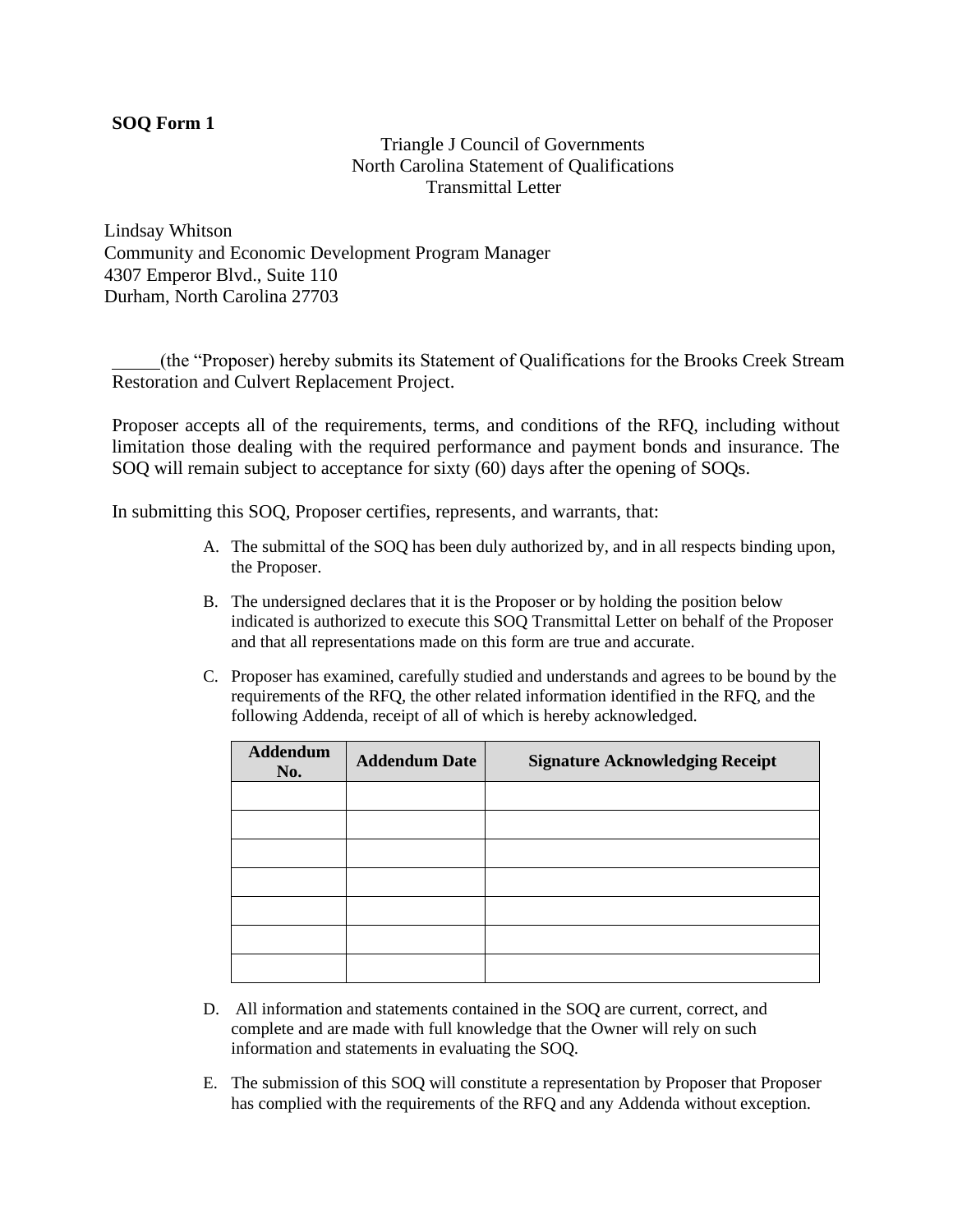- F. Proposer acknowledges that it is not aware of any existing or known future material adverse condition or change(s) in its financial position that would detrimentally impact its ability to provide the Services for this Project.
- G. Proposer certifies that each licensed design professional which is a Design-Build Team Member, including subconsultants, was selected based upon demonstrated competence and qualifications in the manner prescribed by North Carolina General Statutes Chapter 143-64.31.
- H. The Surety identified on SOQ Form 2 is authorized by law to do business in the State of North Carolina pursuant to a current certificate of authority to transact surety business.
- I. Proposer is familiar with and is satisfied as to all federal, state, and local laws and regulations that may affect furnishing the Services.
- J. Proposer has given Point of Contact written notice of all conflicts, errors, ambiguities, or discrepancies that Proposer has discovered in the RFQ and the written resolution thereof by Owner is acceptable to Proposer.
- K. If selected, Proposer will submit written evidence of its authority to do business in North Carolina not later than the date of its execution of the Agreement.
- L. Proposer further represents that this SOQ is genuine and not made in the interest of or on behalf of any undisclosed individual or entity and is not submitted in conformitywith any agreement or rules of any group, association, organization, or corporation; Proposer has not directly or indirectly induced or solicited any other Proposer to submit a false or sham SOQ. Proposer has not solicited or induced any individual or entity to refrain from making an SOQ; and Proposer has not sought by collusion to obtain for itself any advantage over any other Proposer or over Owner.

The following documents are attached to this Statement of Qualifications Transmittal Letter and made a condition of this SOQ:

- A. SOQ Forms
	- 1. SOQ Form 2 Surety Letter of Intent
	- 2. SOQ Form 3 Draft Design-Build Agreement Comments
	- 3. SOQ Form 4 Financial Resources Information
	- 4. SOQ Form 5 Bank Credit Reference
	- 5. SOQ Form 6 Proposer and Design-Build Team Member Similar Project Experience
	- 6. SOQ 7 Proposed Key Personnel Matrix
	- 7. SOQ 8 Proposer Safety Performance Questionnaire
- B. In lieu of Proposer's covenant in item L above, evidence of Proposer's authority to do business in the State of North Carolina.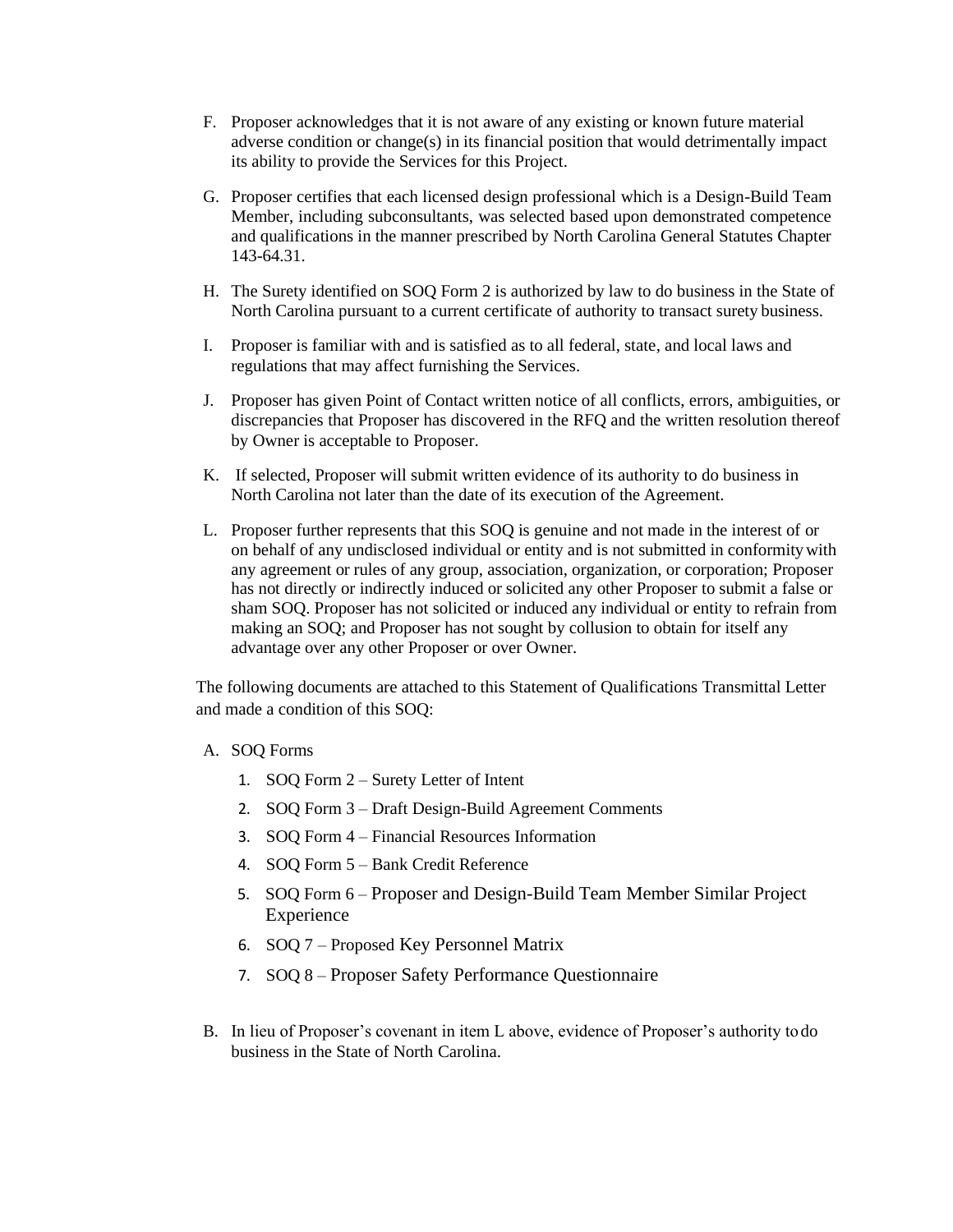The principal contact person who will serve as the interface between the Owner and the Proposer for all communications during the procurement period is:

| Name: $\frac{1}{2}$ |  |
|---------------------|--|
|                     |  |
|                     |  |
|                     |  |
| Email:              |  |

The terms used in this letter have the meanings indicated in the RFQ. The significance of terms with initial capital letters is described in the RFQ.

Proposer agrees that venue shall lie exclusively in Chatham County, North Carolina for any legal action.

This SOQ is submitted by:

#### **If Proposer is an Individual:**

| Name:                                |                          |  |
|--------------------------------------|--------------------------|--|
|                                      | (typed or printed)       |  |
| By:                                  |                          |  |
|                                      | (Individual's Signature) |  |
|                                      | Doing business as:       |  |
| Business address:                    |                          |  |
|                                      |                          |  |
| Phone:                               | E-mail:                  |  |
| SOQ submitted on the following date: |                          |  |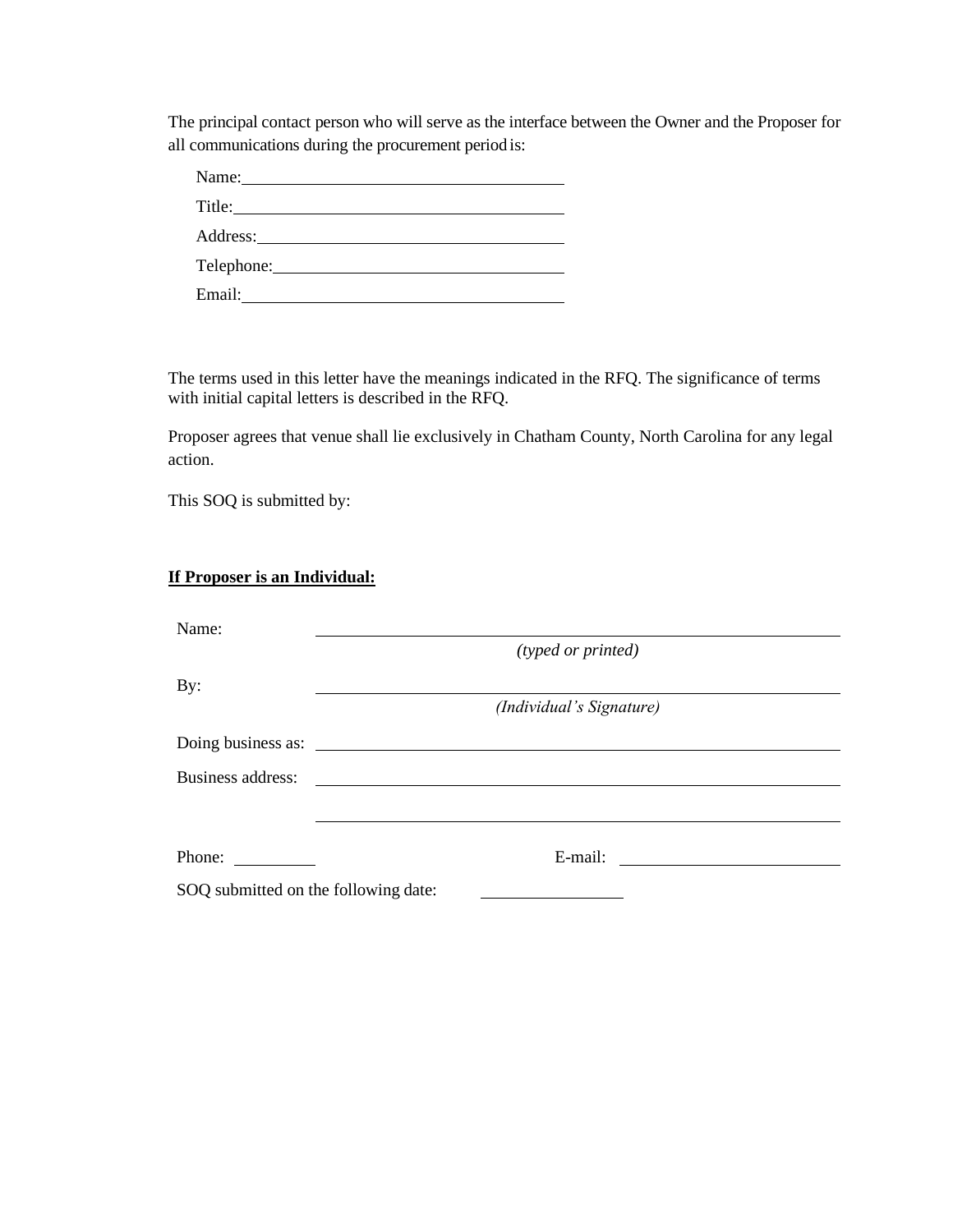# **If Proposer is a Partnership:**

| Partnership Name:                                             |                                                                                                                      |
|---------------------------------------------------------------|----------------------------------------------------------------------------------------------------------------------|
|                                                               | (typed or printed)                                                                                                   |
| Name of General Partner:                                      |                                                                                                                      |
|                                                               | (typed or printed)                                                                                                   |
| By:                                                           |                                                                                                                      |
|                                                               | (Signature of general partner -- attach evidence of authority to<br>sign)                                            |
| Doing business as:                                            |                                                                                                                      |
| <b>Business address:</b>                                      |                                                                                                                      |
|                                                               |                                                                                                                      |
|                                                               | and the control of the control of the control of the control of the control of the control of the control of the     |
| Phone:                                                        |                                                                                                                      |
| SOQ submitted on the following date:                          |                                                                                                                      |
|                                                               |                                                                                                                      |
| If Proposer is a Corporation:                                 |                                                                                                                      |
|                                                               |                                                                                                                      |
| <b>Corporation Name:</b>                                      | <u> 1980 - John Stein, marking and de Britain and de Britain and de Britain and de Britain and de Britain and de</u> |
|                                                               | (typed or printed)                                                                                                   |
| State of Incorporation:                                       |                                                                                                                      |
| Type:                                                         |                                                                                                                      |
|                                                               |                                                                                                                      |
|                                                               | (General Business, Professional, Service, Limited Liability)                                                         |
| Date of Qualification to do business in North<br>Carolina is: |                                                                                                                      |
| By:                                                           |                                                                                                                      |
|                                                               | (Signature -- attach evidence of authority to sign)                                                                  |
| Name:                                                         |                                                                                                                      |
|                                                               | (typed or printed)                                                                                                   |
| Title:                                                        |                                                                                                                      |
| Attest:                                                       |                                                                                                                      |
|                                                               | (Signature of Corporate Secretary)                                                                                   |
| <b>Business address:</b>                                      |                                                                                                                      |
|                                                               |                                                                                                                      |
| Phone:<br><u> 1990 - John Stein, mars and de la popula</u>    |                                                                                                                      |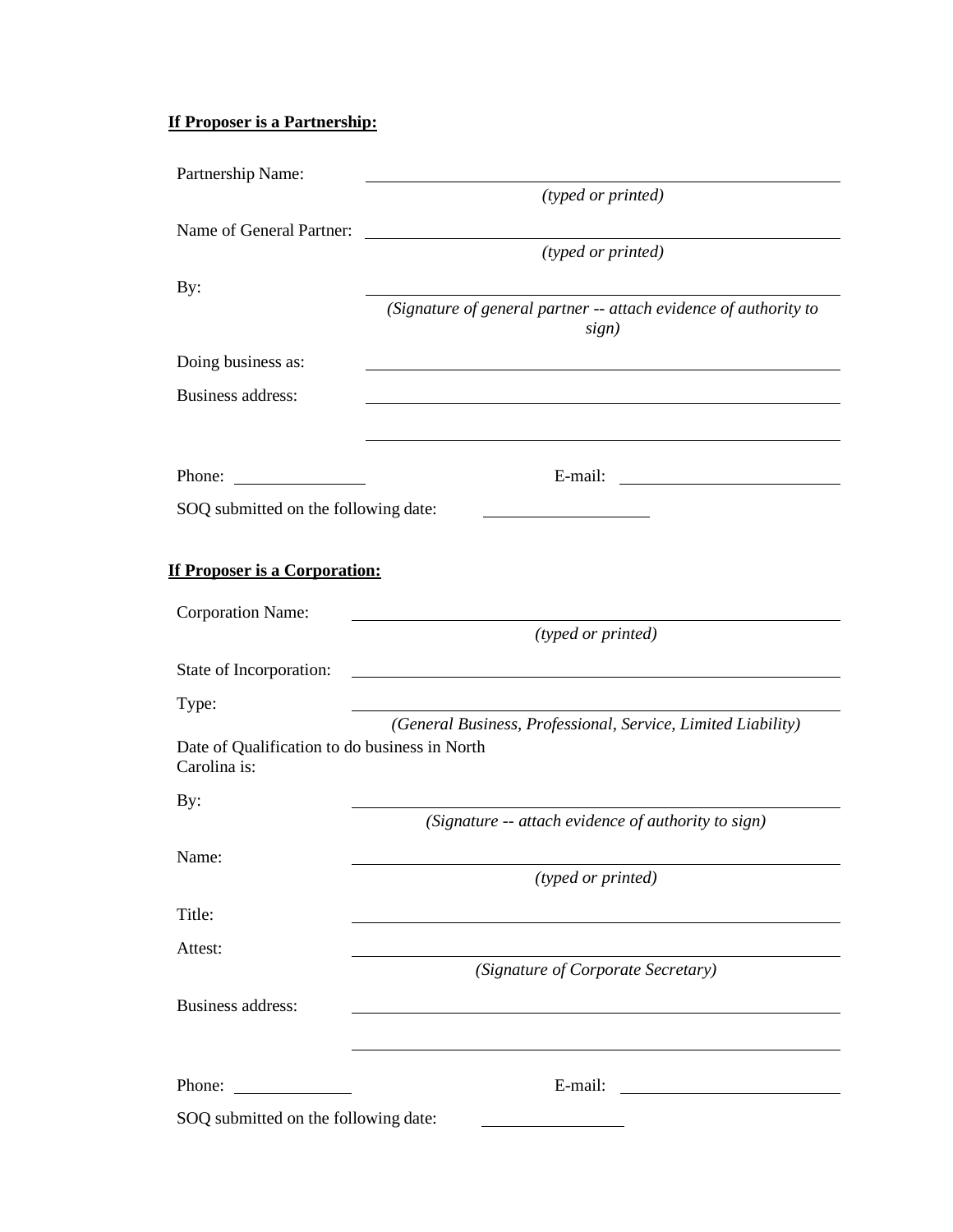## **If Proposer is a Joint Venture:**

| Joint Venturer Name:                            |                                                                                 |
|-------------------------------------------------|---------------------------------------------------------------------------------|
|                                                 | (typed or printed)                                                              |
| By:                                             | (Signature of joint venture partner -- attach evidence of authority to<br>sign) |
| Name:                                           |                                                                                 |
|                                                 | (typed or printed)                                                              |
| Title:                                          |                                                                                 |
| Business address:                               |                                                                                 |
|                                                 |                                                                                 |
| Phone:                                          | E-mail:<br><u> 1980 - Andrea Andrew Maria (h. 1980).</u>                        |
| Proposal submitted on the following date:       |                                                                                 |
|                                                 |                                                                                 |
| Joint Venturer Name:                            | (typed or printed)                                                              |
| By:                                             |                                                                                 |
|                                                 | (Signature of joint venture partner -- attach evidence of authority to<br>sign) |
| Name:                                           |                                                                                 |
|                                                 | (typed or printed)                                                              |
| Title:                                          |                                                                                 |
| Business address:                               |                                                                                 |
|                                                 |                                                                                 |
| Phone:                                          | E-mail:                                                                         |
| SOQ submitted on the following date:            |                                                                                 |
| Contact for receipt of official communications: |                                                                                 |
| Name:                                           |                                                                                 |
|                                                 | (typed or printed)                                                              |
| Business address:                               |                                                                                 |
|                                                 |                                                                                 |
| Phone:                                          | E-mail:                                                                         |

Each joint venturer must sign. The manner of signing for each individual, partnership, and corporation that is a party to the joint venture should be in the manner indicated above.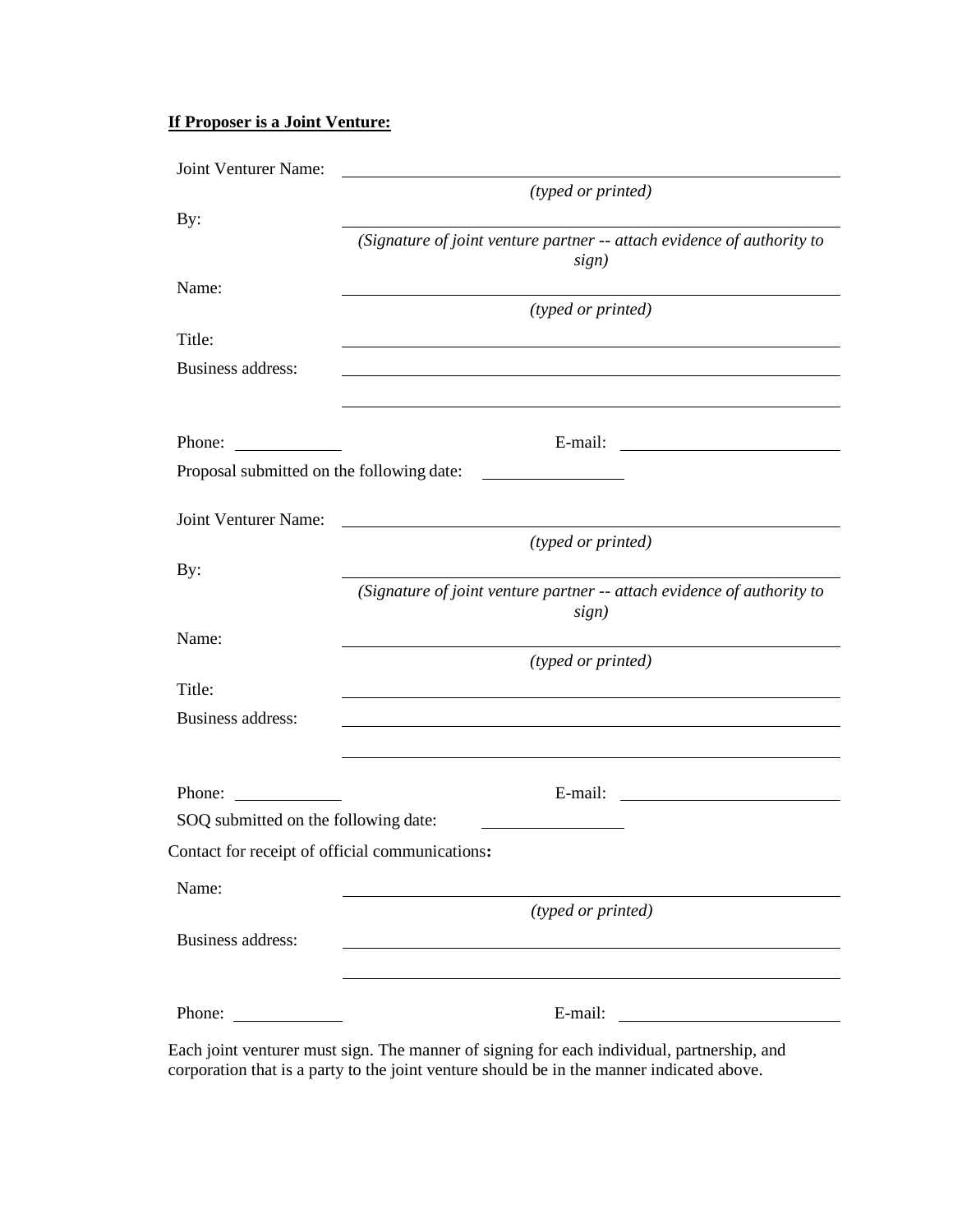Affidavits

One of the following four affidavits shall be executed and provided with this form.

| <b>AFFIDAVIT FOR CORPORATION</b>                                                                                                                                                                                                                                              |   |        |                                           |  |
|-------------------------------------------------------------------------------------------------------------------------------------------------------------------------------------------------------------------------------------------------------------------------------|---|--------|-------------------------------------------|--|
|                                                                                                                                                                                                                                                                               | § |        |                                           |  |
| County of <u>Countselland</u>                                                                                                                                                                                                                                                 | § |        |                                           |  |
| being duly sworn deposes and says that they are<br><u>Conference</u> of the                                                                                                                                                                                                   |   |        |                                           |  |
| (Name)                                                                                                                                                                                                                                                                        |   |        | (Title)                                   |  |
| Corporation submitting the foregoing form and related information; have read such documents; and that<br>such documents are true and correct and contain no material misrepresentations; and that they are<br>authorized to make this affidavit on behalf of the Corporation. |   |        |                                           |  |
| (Signature)                                                                                                                                                                                                                                                                   |   |        |                                           |  |
|                                                                                                                                                                                                                                                                               |   |        |                                           |  |
| (Notary Public)                                                                                                                                                                                                                                                               |   |        |                                           |  |
| My commission expires:                                                                                                                                                                                                                                                        |   |        |                                           |  |
| <b>AFFIDAVIT FOR PARTNERSHIP</b>                                                                                                                                                                                                                                              |   |        |                                           |  |
|                                                                                                                                                                                                                                                                               |   | §      |                                           |  |
|                                                                                                                                                                                                                                                                               |   | §      |                                           |  |
| being duly sworn deposes and says                                                                                                                                                                                                                                             |   |        |                                           |  |
| (Name)                                                                                                                                                                                                                                                                        |   |        |                                           |  |
| that they are                                                                                                                                                                                                                                                                 |   |        |                                           |  |
| (Title)                                                                                                                                                                                                                                                                       |   | of the |                                           |  |
|                                                                                                                                                                                                                                                                               |   |        | company submitting the foregoing form and |  |
| related information; have read such documents; and that such documents are true and correct and contain<br>no material misrepresentations; and that they are authorized to make this affidavit on behalf of the<br>Partnership.                                               |   |        |                                           |  |
| (Signature)                                                                                                                                                                                                                                                                   |   |        |                                           |  |
|                                                                                                                                                                                                                                                                               |   |        |                                           |  |
| (Notary Public)                                                                                                                                                                                                                                                               |   |        |                                           |  |
| My commission expires:                                                                                                                                                                                                                                                        |   |        |                                           |  |
|                                                                                                                                                                                                                                                                               |   |        |                                           |  |

AFFIDAVIT FOR INDIVIDUAL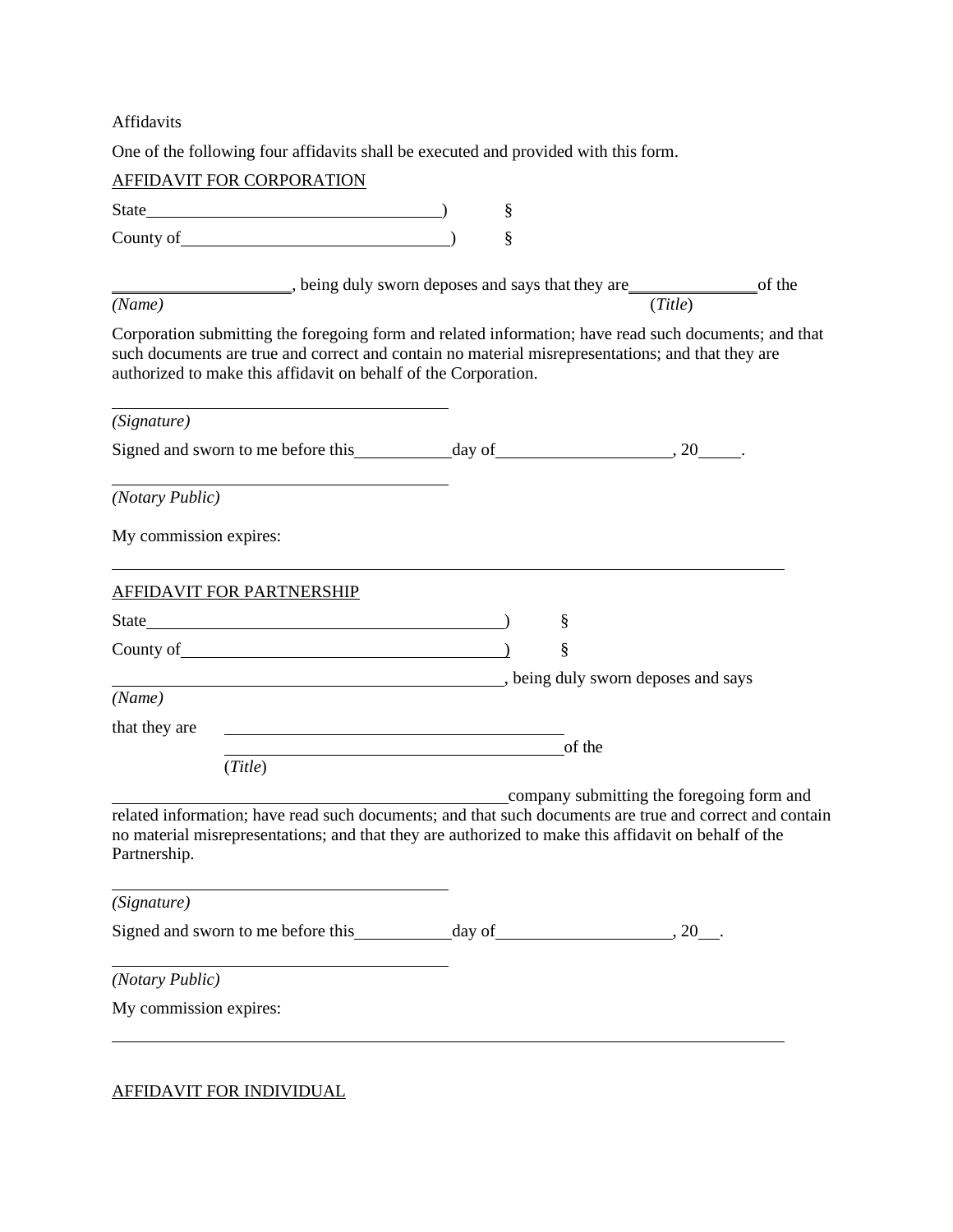|                                                                                                                                                                                                                                                                                               | §                                         |
|-----------------------------------------------------------------------------------------------------------------------------------------------------------------------------------------------------------------------------------------------------------------------------------------------|-------------------------------------------|
|                                                                                                                                                                                                                                                                                               | $\S$                                      |
| being duly sworn deposes and says<br>(Name)                                                                                                                                                                                                                                                   |                                           |
| that they are<br><u> 1989 - Johann Barn, mars ar breithinn ar breithinn ar breithinn ar breithinn ar breithinn ar breithinn ar br</u>                                                                                                                                                         | of the                                    |
| (Title)                                                                                                                                                                                                                                                                                       |                                           |
| related information; have read such documents; and that such documents are true and correct and contain<br>no material misrepresentations.                                                                                                                                                    | company submitting the foregoing form and |
| the control of the control of the control of the control of the control of the control of<br>(Signature)                                                                                                                                                                                      |                                           |
|                                                                                                                                                                                                                                                                                               |                                           |
| (Notary Public)                                                                                                                                                                                                                                                                               |                                           |
| My commission expires:                                                                                                                                                                                                                                                                        |                                           |
| JOINT VENTURE STATEMENT                                                                                                                                                                                                                                                                       |                                           |
| We the undersigned do hereby give notice to our agreement to propose as a joint venture on the Project<br>and by submitting the foregoing form and related information; have read such documents; and that such<br>documents are true and correct and contain no material misrepresentations. |                                           |
| (Name of Joint Venture)                                                                                                                                                                                                                                                                       |                                           |
| (Name of Firm)                                                                                                                                                                                                                                                                                |                                           |
| (Signature)                                                                                                                                                                                                                                                                                   |                                           |
|                                                                                                                                                                                                                                                                                               |                                           |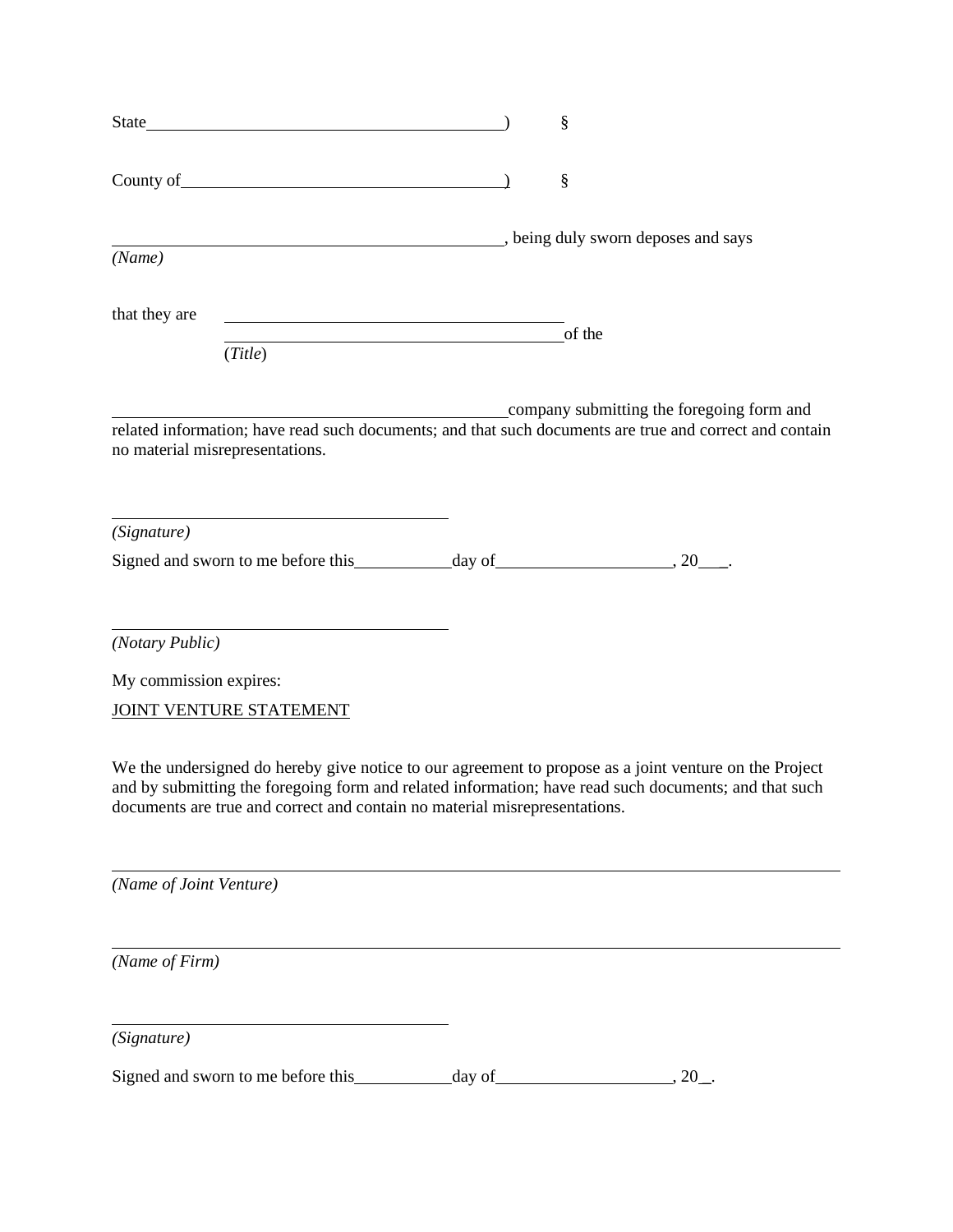*(Notary Public)*

My commission expires:

*(Name of Firm)*

*(Signature)*

Signed and sworn to me before this day of , 20 \_.

*(Notary Public)*

My commission expires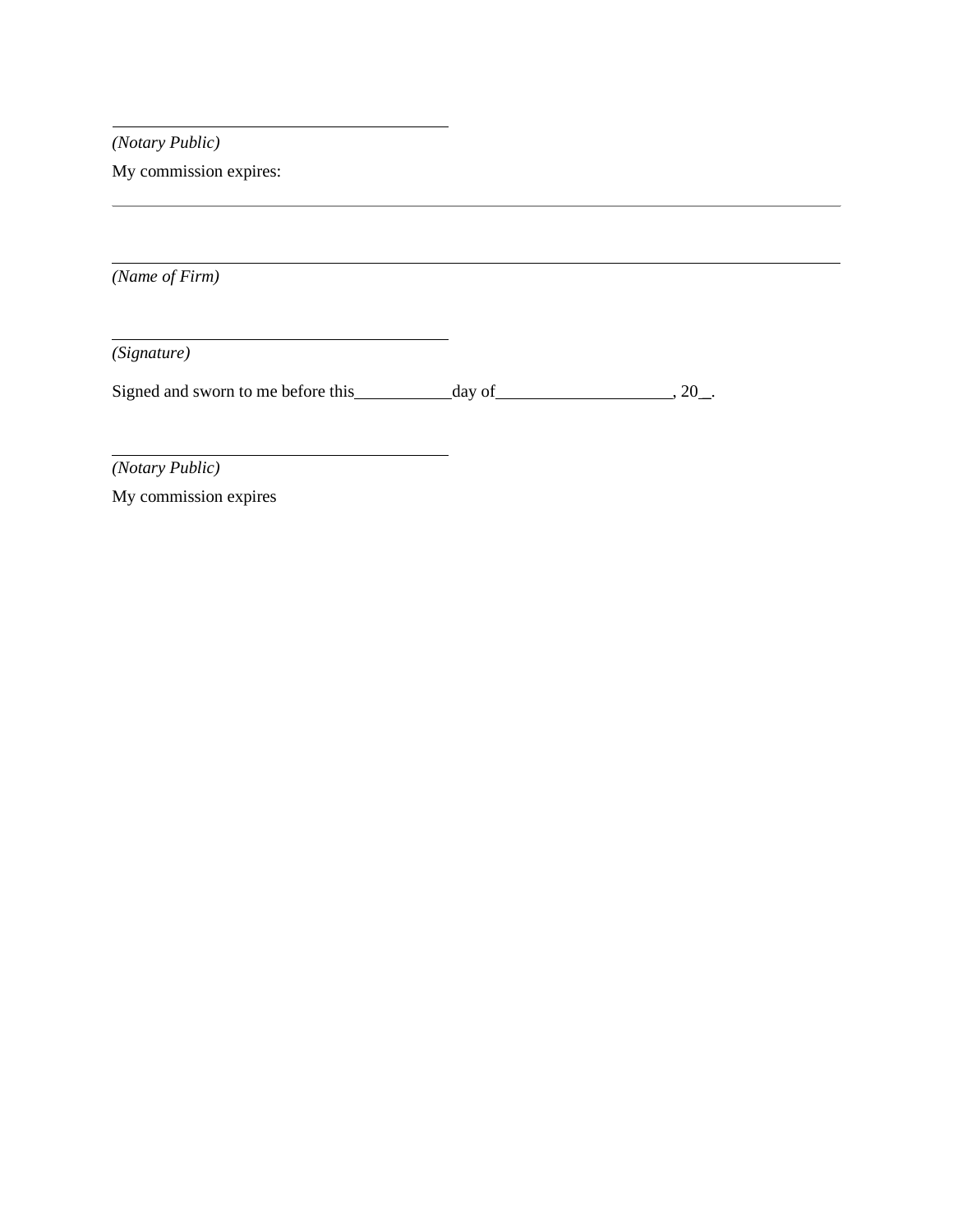#### **Surety Letter of Intent**

(To be typed on Surety's letterhead) Date:

Lindsay Whitson Community and Economic Development Program Manager 4307 Emperor Blvd., Suite 110 Durham, North Carolina 27703

Re: Request for Qualifications for Design-Build Services for the Brooks Creek Stream Restoration and Culvert Replacement Project

Dear :

(the "Proposer") has submitted its Statement of Qualifications ("SOQ") in response to the Request For Qualifications ("RFQ"), as amended by Addenda, for the Design-Build Services for the Brooks Creek Stream Restoration and Culvert Replacement Project issued by Triangle J Council of Governments ("TJCOG") on April 29, 2022. The RFQ states the requirement that the selected Proposer will enter the Design-Build Agreement (the "Agreement") with the Saralyn Homeowners Association to provide the Design-Build Services (the "Services") as described in the RFQ.

The Surety has reviewed both the Proposer's SOQ and the RFQ. The Surety hereby certifies that, if the Proposer is selected as the Design-Builder for the Project and subject to the review and approval of the final terms and conditions of the Design-Build Agreement, it intends to issue on behalf of the Proposer, as security for the performance of the Proposer's obligations under the Design-Build Agreement, a performance and payment bond meeting the requirements of North Carolina General Statutes Chapter 44A Article 3 for the benefit of the Owner, as beneficiary, in the event the Proposer is selected for the execution of the Design-Build Agreement.

This Letter of Intent shall expire 60 days from the date of this Letter of Intent, and it may be extended or renewed by mutual consent of the Proposer and its Surety(s).

| Name of Surety(s): $\frac{1}{2}$ Manner of Surety(s): $\frac{1}{2}$ Manner of Surety(s): |  |
|------------------------------------------------------------------------------------------|--|
|                                                                                          |  |
| Title:                                                                                   |  |
| Signature:                                                                               |  |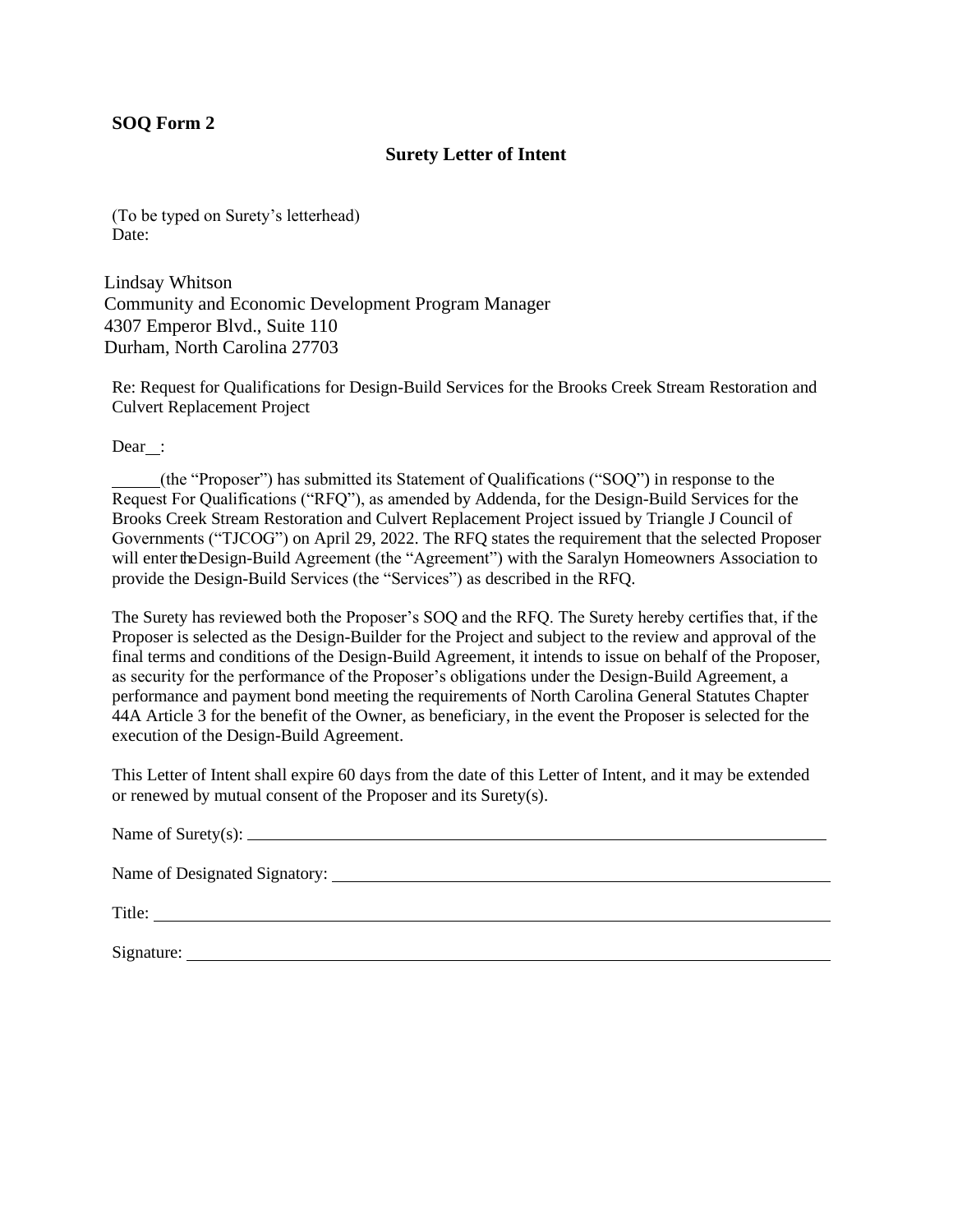Draft Design-Build Agreement Comments

Proposer Name:

| Comment<br>Number | Location in<br>Contract (Section,<br>page) | Exception, Addition, or<br>Suggested Change or<br>Modification and Rationale or<br>Justification | <b>Suggested Alternative Language</b> |
|-------------------|--------------------------------------------|--------------------------------------------------------------------------------------------------|---------------------------------------|
|                   |                                            |                                                                                                  |                                       |
|                   |                                            |                                                                                                  |                                       |
|                   |                                            |                                                                                                  |                                       |
|                   |                                            |                                                                                                  |                                       |
|                   |                                            |                                                                                                  |                                       |
|                   |                                            |                                                                                                  |                                       |
|                   |                                            |                                                                                                  |                                       |
|                   |                                            |                                                                                                  |                                       |
|                   |                                            |                                                                                                  |                                       |
|                   |                                            |                                                                                                  |                                       |
|                   |                                            |                                                                                                  |                                       |
|                   |                                            |                                                                                                  |                                       |
|                   |                                            |                                                                                                  |                                       |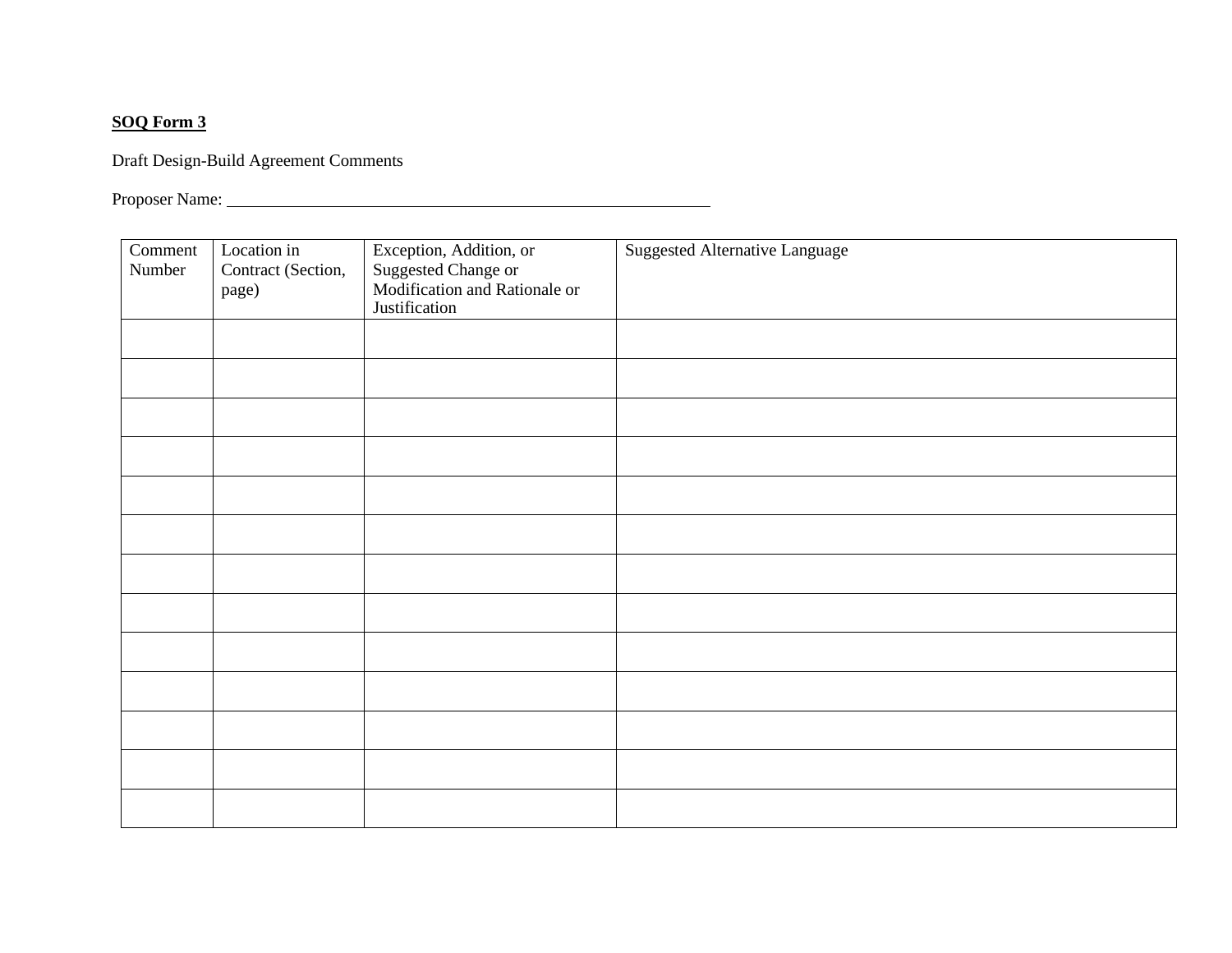## **Financial Resources Data**

**Proposer Name:**

| Financial Metric (Indicate appropriate | 2018 or 2019 | 2019 or 2020 | 2020 or 2021 |
|----------------------------------------|--------------|--------------|--------------|
| years)                                 |              |              |              |
| A. Operating Revenues                  |              |              |              |
| B. Operating Expense (not              |              |              |              |
| including Depreciation and             |              |              |              |
| Amortization)                          |              |              |              |
| C. Depreciation and Amortization       |              |              |              |
| D. Operating Income (A-B-C)            |              |              |              |
| E. Net Income                          |              |              |              |
| F. Total Assets                        |              |              |              |
| G. Current Assets                      |              |              |              |
| H. Total Liabilities                   |              |              |              |
| <b>Current Liabilities</b>             |              |              |              |
| Net Worth (Equity) (F-H)               |              |              |              |
| Market Price per share (as of          |              |              |              |
| 08/10/2021)                            |              |              |              |
| No. of outstanding shares (as of       |              |              |              |
| 08/10/2021)                            |              |              |              |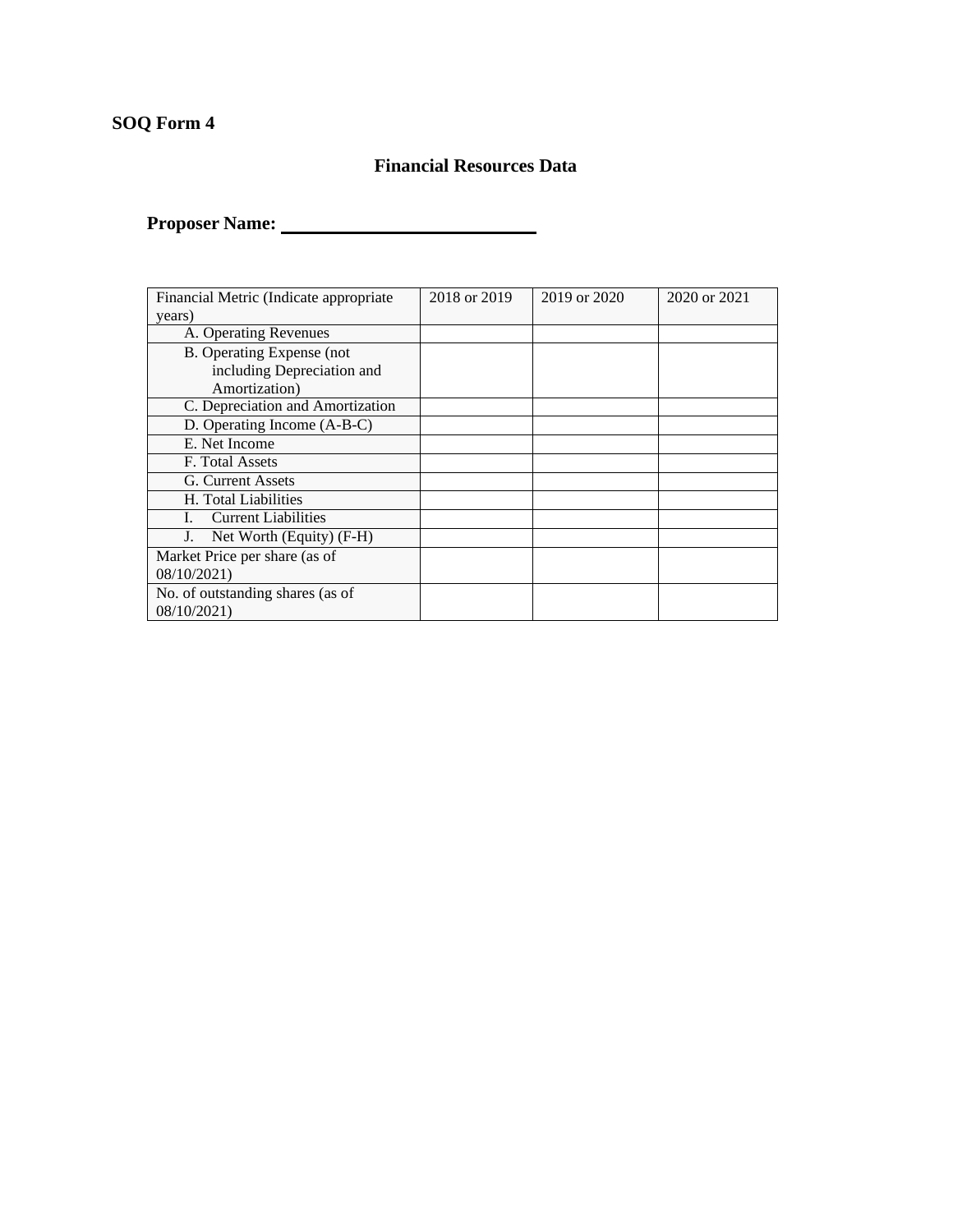#### **Bank Credit Reference**

**Please provide the following information for the Proposer. Please sign and date this form.**

| <b>Bank Reference for</b>                    | (Company) |
|----------------------------------------------|-----------|
| Name of banking institution or organization: |           |

**Address:**<br>**Address:** 

| Address:                   |               |
|----------------------------|---------------|
| <b>Contact Individual:</b> |               |
| <b>Phone:</b>              | <b>Email:</b> |

**Please indicate Yes or No in the appropriate box by answering the following questions and also respond to the last two questions:**

| <b>Question</b>                                                                                          | Yes | N <sub>0</sub> |
|----------------------------------------------------------------------------------------------------------|-----|----------------|
| Has your organization or institution extended credit to the Company in the past                          |     |                |
| three years?                                                                                             |     |                |
| Has the Company ever defaulted on a loan with your institution or organization?                          |     |                |
| Has the Company's credit history included any instances of delinquent payments?                          |     |                |
| To your knowledge, has the Company ever filed for bankruptcy or been involved in                         |     |                |
| any bankruptcy proceedings?                                                                              |     |                |
| To your knowledge, have any of the corporate officers of the Company ever been in                        |     |                |
| default on a loan?                                                                                       |     |                |
| To your knowledge, has any creditor ever filed any criminal charges against the                          |     |                |
| Company?                                                                                                 |     |                |
| Please discuss any other questions or issues that may have come out in any financial due diligence       |     |                |
| evaluation or credit check performed by your institution or organization                                 |     |                |
| <b>Response:</b>                                                                                         |     |                |
| Overall, how would you rank the financial stability or credit worthiness of the Company (e.g. excellent, |     |                |
| good, satisfactory or poor?)                                                                             |     |                |
| <b>Response:</b>                                                                                         |     |                |

**Signature**

**Printed Name and Title**

**Date**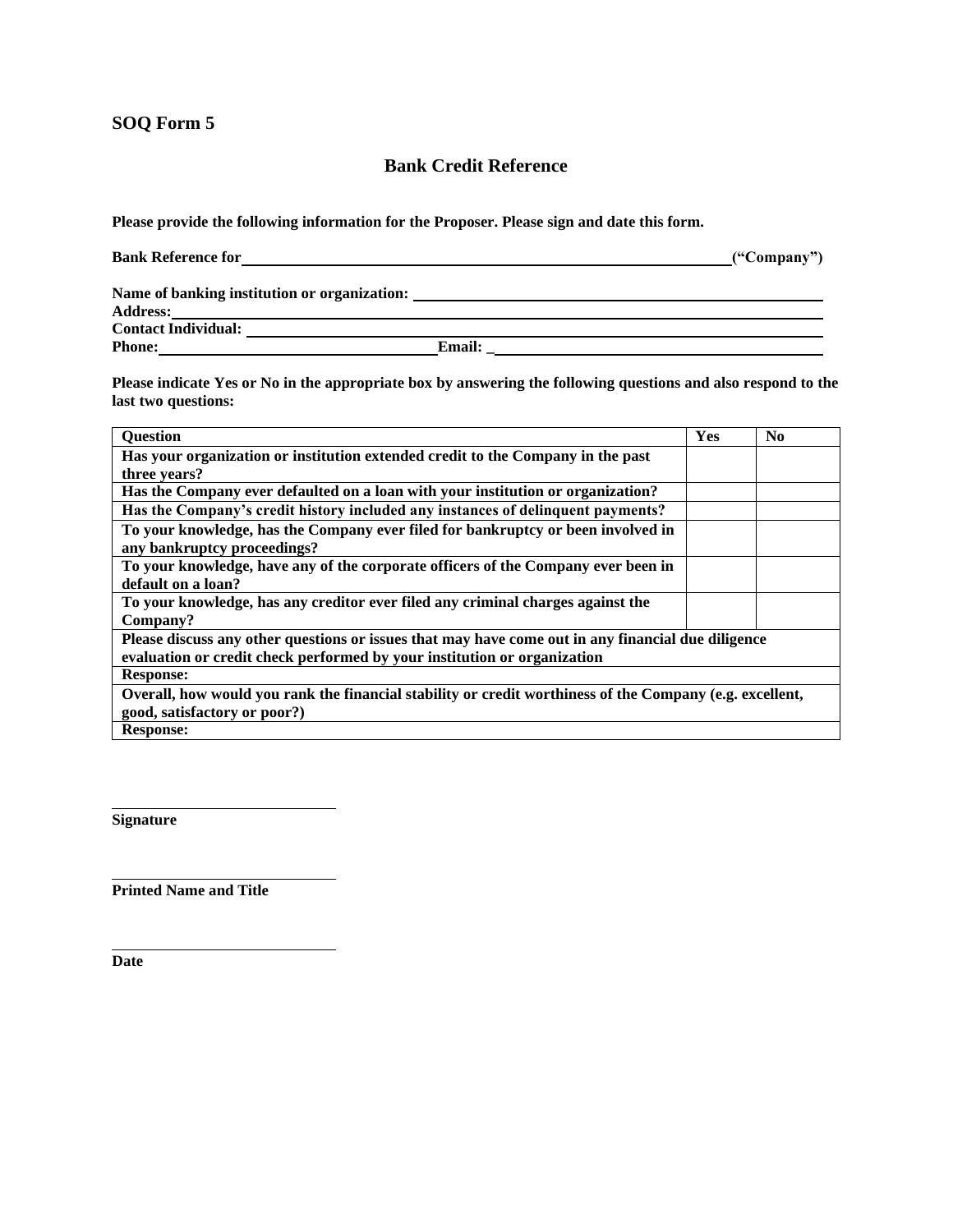#### **SOQ Form 6 Proposer and Design-Build Team Member Similar Project Experience**

## **Proposer shall complete this form.**

| Project Owner                                                                             |        | Project<br>Name |                               | State                     |  |
|-------------------------------------------------------------------------------------------|--------|-----------------|-------------------------------|---------------------------|--|
| Proposer or Design-Build Team Member name:                                                |        |                 |                               |                           |  |
| General description of project scope of work and relevant similar project characteristics |        |                 |                               |                           |  |
|                                                                                           |        |                 |                               |                           |  |
|                                                                                           |        |                 |                               |                           |  |
|                                                                                           |        |                 |                               |                           |  |
|                                                                                           |        |                 |                               |                           |  |
|                                                                                           |        |                 |                               |                           |  |
|                                                                                           |        |                 |                               |                           |  |
|                                                                                           |        |                 |                               |                           |  |
|                                                                                           |        |                 |                               |                           |  |
|                                                                                           |        |                 |                               |                           |  |
| <b>Project Budget and Schedule Performance</b>                                            |        |                 |                               |                           |  |
|                                                                                           |        |                 | <b>Initial Contract Value</b> | $\boldsymbol{\mathsf{S}}$ |  |
|                                                                                           | Yes/No |                 |                               | \$                        |  |
|                                                                                           |        |                 | <b>Final Cost</b>             |                           |  |
| Were there change orders due to<br>change in scope?                                       |        |                 |                               |                           |  |
| Were the change orders due to Act                                                         |        |                 |                               |                           |  |
| of God or other unforeseen                                                                |        |                 |                               |                           |  |
| circumstances?<br>Did project exceed budget?                                              |        |                 |                               |                           |  |
|                                                                                           |        |                 |                               |                           |  |
| Were there delays and if so, why?                                                         |        |                 |                               |                           |  |
|                                                                                           |        |                 |                               |                           |  |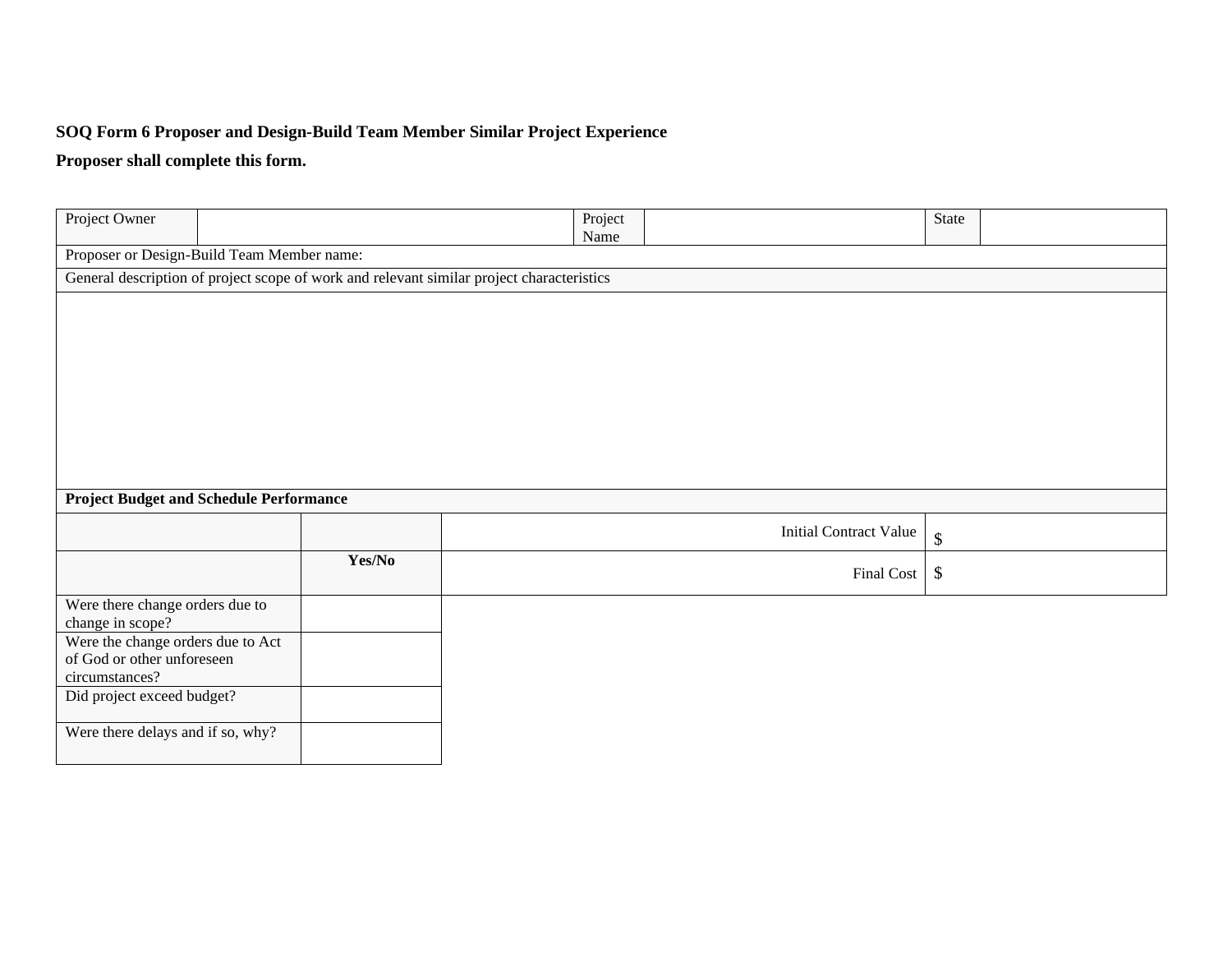| Reference Contact Information (listing names indicates approval to contacting the names of individuals as a reference)                                                                                                                                                                                                            |        |  |                |              |           |        |  |  |
|-----------------------------------------------------------------------------------------------------------------------------------------------------------------------------------------------------------------------------------------------------------------------------------------------------------------------------------|--------|--|----------------|--------------|-----------|--------|--|--|
|                                                                                                                                                                                                                                                                                                                                   | Name   |  | Title/position | Organization | Telephone | E-mail |  |  |
| Owner                                                                                                                                                                                                                                                                                                                             |        |  |                |              |           |        |  |  |
| <b>Disputes/Other Issues</b>                                                                                                                                                                                                                                                                                                      |        |  |                |              |           |        |  |  |
|                                                                                                                                                                                                                                                                                                                                   | Yes/No |  |                |              |           |        |  |  |
| Were there any disputes<br>that were resolved or are<br>pending resolution by<br>arbitration, litigation or<br>dispute review boards?<br>Were there any political or<br>socio-economic issues?<br>(e.g. changes in scope due<br>to public perception,<br>conflicts between entities)<br>Was there any negative<br>media coverage? |        |  |                |              |           |        |  |  |
| If yes to any the above,<br>please provide a two to<br>three sentence explanation.                                                                                                                                                                                                                                                |        |  |                |              |           |        |  |  |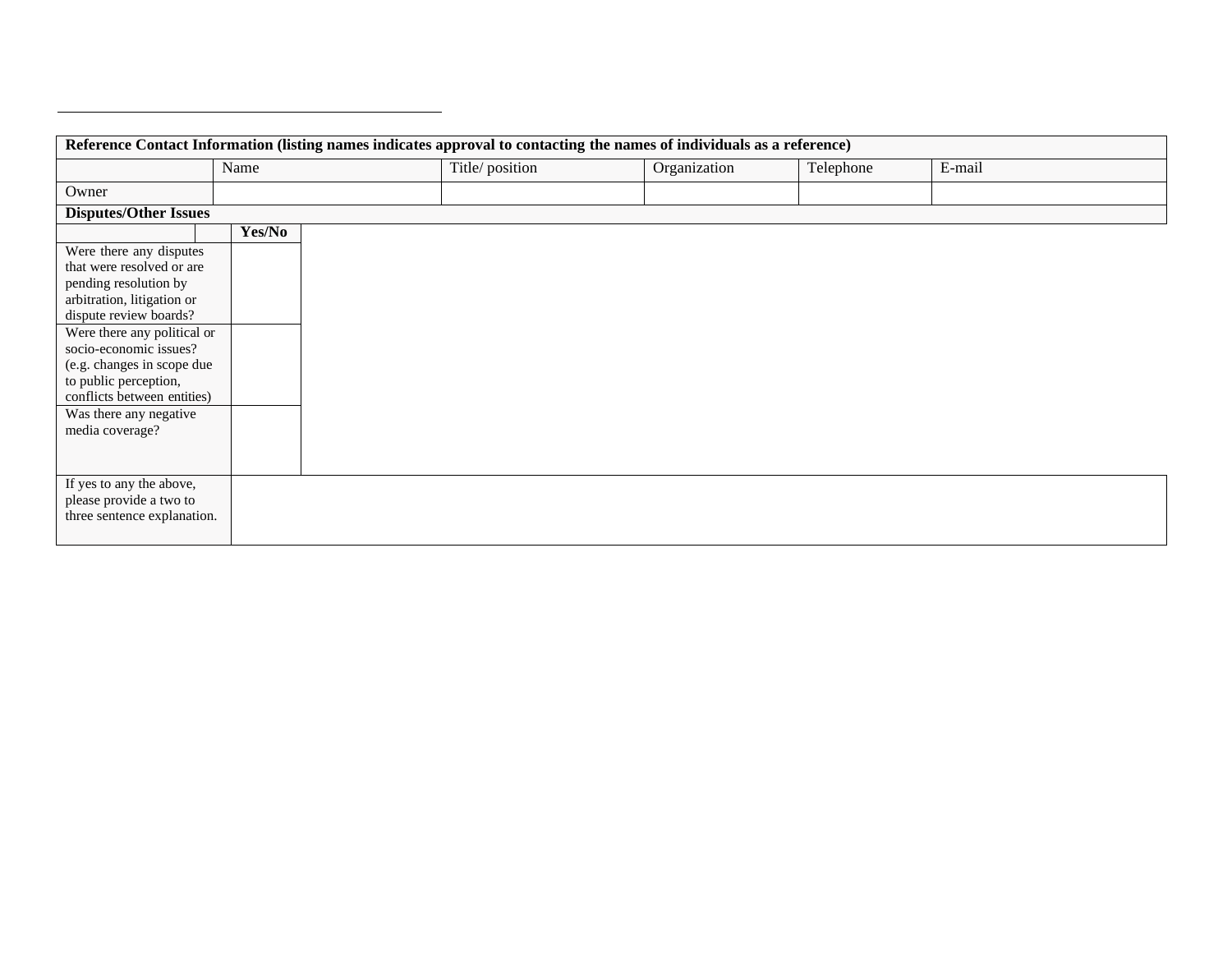## **Proposed Key Personnel Matrix**

| <b>KEY PERSONNEL</b>                                                                                                                                | <b>Key Personnel 1</b> | <b>Key Personnel 2</b> | <b>Key Personnel 3</b> | <b>Key Personnel 4</b> | <b>Key Personnel 5</b> |  |
|-----------------------------------------------------------------------------------------------------------------------------------------------------|------------------------|------------------------|------------------------|------------------------|------------------------|--|
| <b>Personal Information</b>                                                                                                                         |                        |                        |                        |                        |                        |  |
| Name                                                                                                                                                |                        |                        |                        |                        |                        |  |
| Company Affiliation                                                                                                                                 |                        |                        |                        |                        |                        |  |
| Professional Certifications/Registrations/Affiliations                                                                                              |                        |                        |                        |                        |                        |  |
| Relevant Academic Degree(s) (list)                                                                                                                  |                        |                        |                        |                        |                        |  |
| Proposed Role/Function for Project                                                                                                                  |                        |                        |                        |                        |                        |  |
| <b>Office Location</b>                                                                                                                              |                        |                        |                        |                        |                        |  |
| Number of Years with Current Company                                                                                                                |                        |                        |                        |                        |                        |  |
|                                                                                                                                                     |                        |                        |                        |                        |                        |  |
| <b>Projects Listed in Response to RFQ Section 3.2.3 -</b><br><b>Indicate Role and Level of Involvement (Major/ Minor or</b><br>None, as applicable) |                        |                        |                        |                        |                        |  |
|                                                                                                                                                     | Role                   | Role                   | Role                   | Role                   | Role                   |  |
| 1.                                                                                                                                                  | Involvement            | Involvement            | Involvement            | Involvement            | Involvement            |  |
|                                                                                                                                                     | Role                   | Role                   | Role                   | Role                   | Role                   |  |
| $\overline{2}$ .                                                                                                                                    | Involvement            | Involvement            | Involvement            | Involvement            | Involvement            |  |
|                                                                                                                                                     | Role                   | Role                   | Role                   | Role                   | Role                   |  |
| 3.                                                                                                                                                  | Involvement            | Involvement            | Involvement            | Involvement            | Involvement            |  |
| 4.                                                                                                                                                  | Role                   | Role                   | Role                   | Role                   | Role                   |  |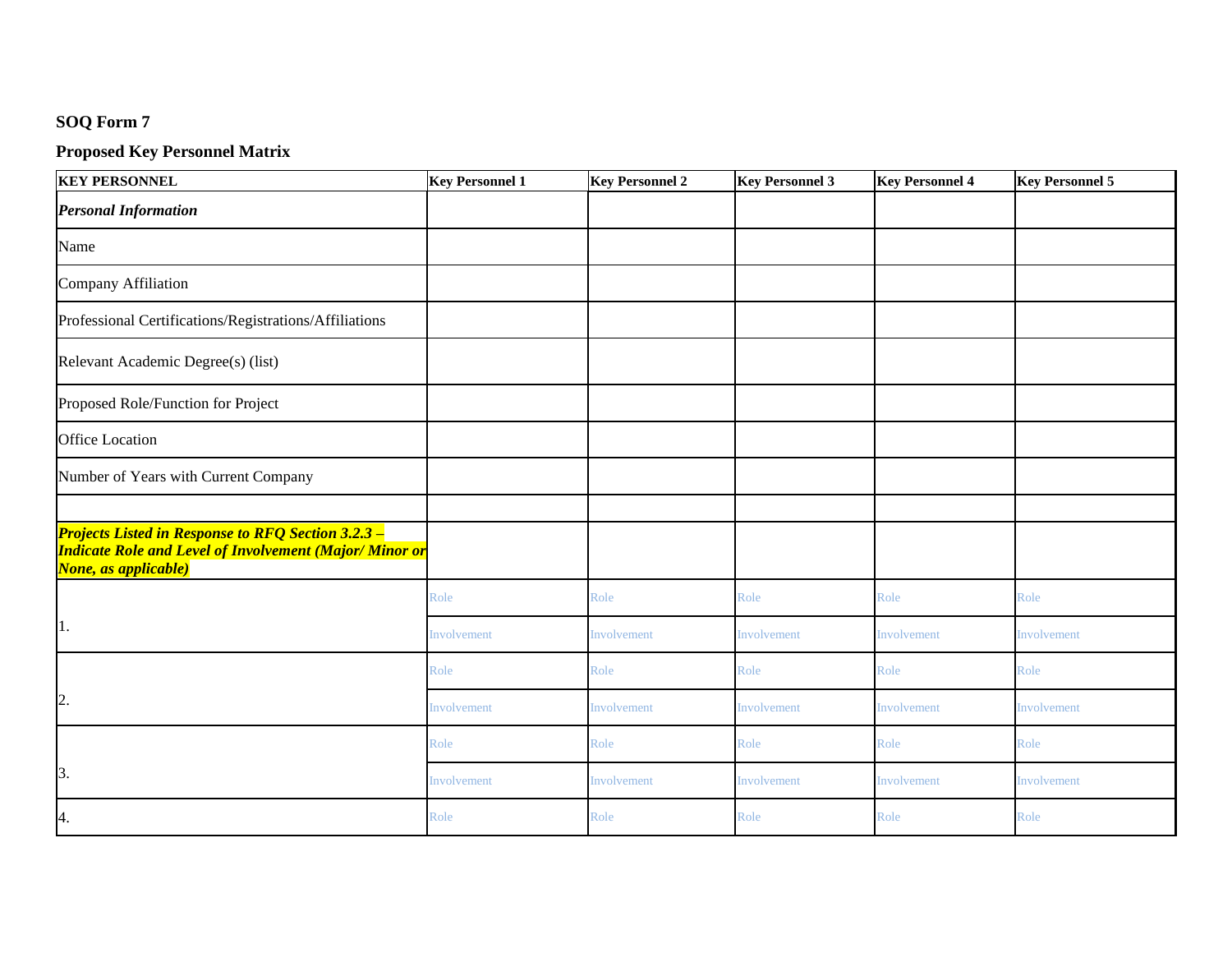|            | Involvement | Involvement | Involvement | Involvement | Involvement |
|------------|-------------|-------------|-------------|-------------|-------------|
|            | Role        | Role        | Role        | Role        | Role        |
| $\vert$ 5. | Involvement | Involvement | Involvement | Involvement | Involvement |
| 6.         | Role        | Role        | Role        | Role        | Role        |
|            | Involvement | Involvement | Involvement | Involvement | Involvement |
| 7.         | Role        | Role        | Role        | Role        | Role        |
|            | Involvement | Involvement | Involvement | Involvement | Involvement |
| 8.         | Role        | Role        | Role        | Role        | Role        |
|            | Involvement | Involvement | Involvement | Involvement | Involvement |
|            | Role        | Role        | Role        | Role        | Role        |
| 9.         | Involvement | Involvement | Involvement | Involvement | Involvement |
| 10.        | Role        | Role        | Role        | Role        | Role        |
|            | Involvement | Involvement | Involvement | Involvement | Involvement |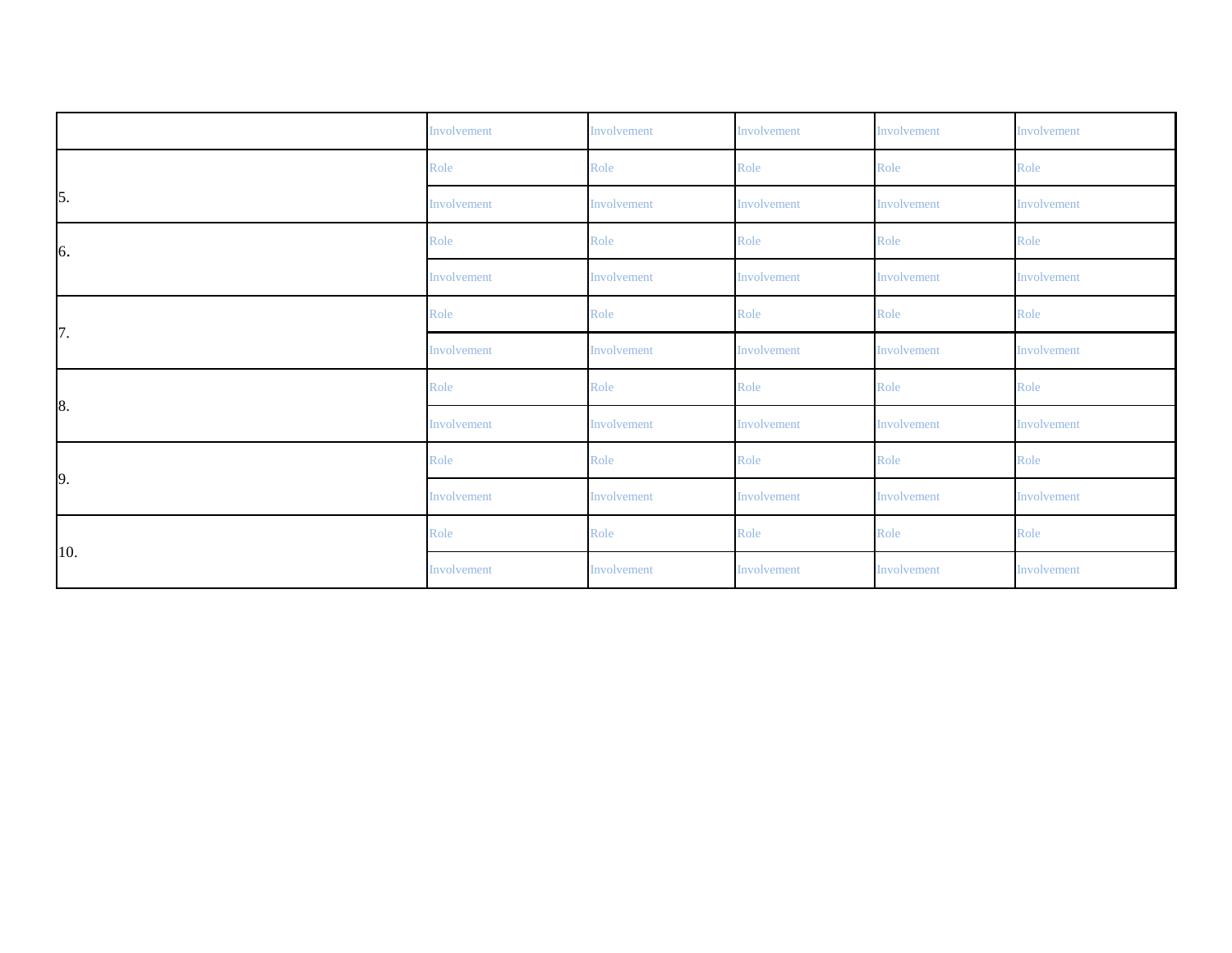| <b>KEY TEAM MEMBERS</b>                                                                                               | <b>Key</b><br><b>Personnel 1</b> | <b>Key</b><br><b>Personnel 2</b> | <b>Key</b><br>Personnel 3 <sup>4</sup> | <b>Key Personnel</b> | <b>Key</b><br><b>Personnel 5</b> |
|-----------------------------------------------------------------------------------------------------------------------|----------------------------------|----------------------------------|----------------------------------------|----------------------|----------------------------------|
| <b>Expertise</b> – Indicate Number of Years of                                                                        |                                  |                                  |                                        |                      |                                  |
| <b>Experience or Number of Projects</b><br><b>Completed and Specify if Reporting</b>                                  |                                  |                                  |                                        |                      |                                  |
| <b>Numbers or Years</b>                                                                                               |                                  |                                  |                                        |                      |                                  |
| Geomorphic surveying                                                                                                  |                                  |                                  |                                        |                      |                                  |
| Hydrologic/hydraulic experience, incl.<br>HEC-1, HEC-2, HEC-RAS, etc.                                                 |                                  |                                  |                                        |                      |                                  |
| Analysis of alternatives                                                                                              |                                  |                                  |                                        |                      |                                  |
| Benefit/cost evaluations                                                                                              |                                  |                                  |                                        |                      |                                  |
| Erosion control                                                                                                       |                                  |                                  |                                        |                      |                                  |
| Conceptual plan preparation                                                                                           |                                  |                                  |                                        |                      |                                  |
| Prep of Construction Documents (plans,<br>specs, bid tabs, estimates)                                                 |                                  |                                  |                                        |                      |                                  |
| Construction management                                                                                               |                                  |                                  |                                        |                      |                                  |
| Public education and involvement                                                                                      |                                  |                                  |                                        |                      |                                  |
| Stream restoration & enhancement design<br>and/or construction                                                        |                                  |                                  |                                        |                      |                                  |
| Water quality modeling/pollutant loading<br>analysis                                                                  |                                  |                                  |                                        |                      |                                  |
| Biological stream assessment                                                                                          |                                  |                                  |                                        |                      |                                  |
| Vegetation selection and establishment                                                                                |                                  |                                  |                                        |                      |                                  |
| Environmental site assessments                                                                                        |                                  |                                  |                                        |                      |                                  |
| Invasive plant management                                                                                             |                                  |                                  |                                        |                      |                                  |
| Post-construction geomorphic monitoring                                                                               |                                  |                                  |                                        |                      |                                  |
| Post-construction vegetation monitoring                                                                               |                                  |                                  |                                        |                      |                                  |
| Monitoring report preparation                                                                                         |                                  |                                  |                                        |                      |                                  |
| Operating heavy equipment to construct<br>new stream channel offline (i.e., Rosgen<br>Priority 1)                     |                                  |                                  |                                        |                      |                                  |
| Operating heavy equipment to construct a<br>new floodplain at a lower elevation (i.e.,<br>Rosgen Priority 2)          |                                  |                                  |                                        |                      |                                  |
| Operating heavy equipment to improve<br>the dimension and profile of an existing<br>channel (i.e., Rosgen Priority 3) |                                  |                                  |                                        |                      |                                  |
| Operating heavy equipment to construct<br>in-stream structures (i.e., constructed<br>riffles, j-hooks, cross vanes)   |                                  |                                  |                                        |                      |                                  |
| Experience with culvert removal and<br>installation and operating the necessary<br>heavy equipment to complete        |                                  |                                  |                                        |                      |                                  |
| Experience working with a private<br>entity                                                                           |                                  |                                  |                                        |                      |                                  |
| Experience working with grant funded<br>project(s) (partially or fully)                                               |                                  |                                  |                                        |                      |                                  |
| Implementation of traffic diversion<br>(especially for projects that only have<br>one point of entry/exit)            |                                  |                                  |                                        |                      |                                  |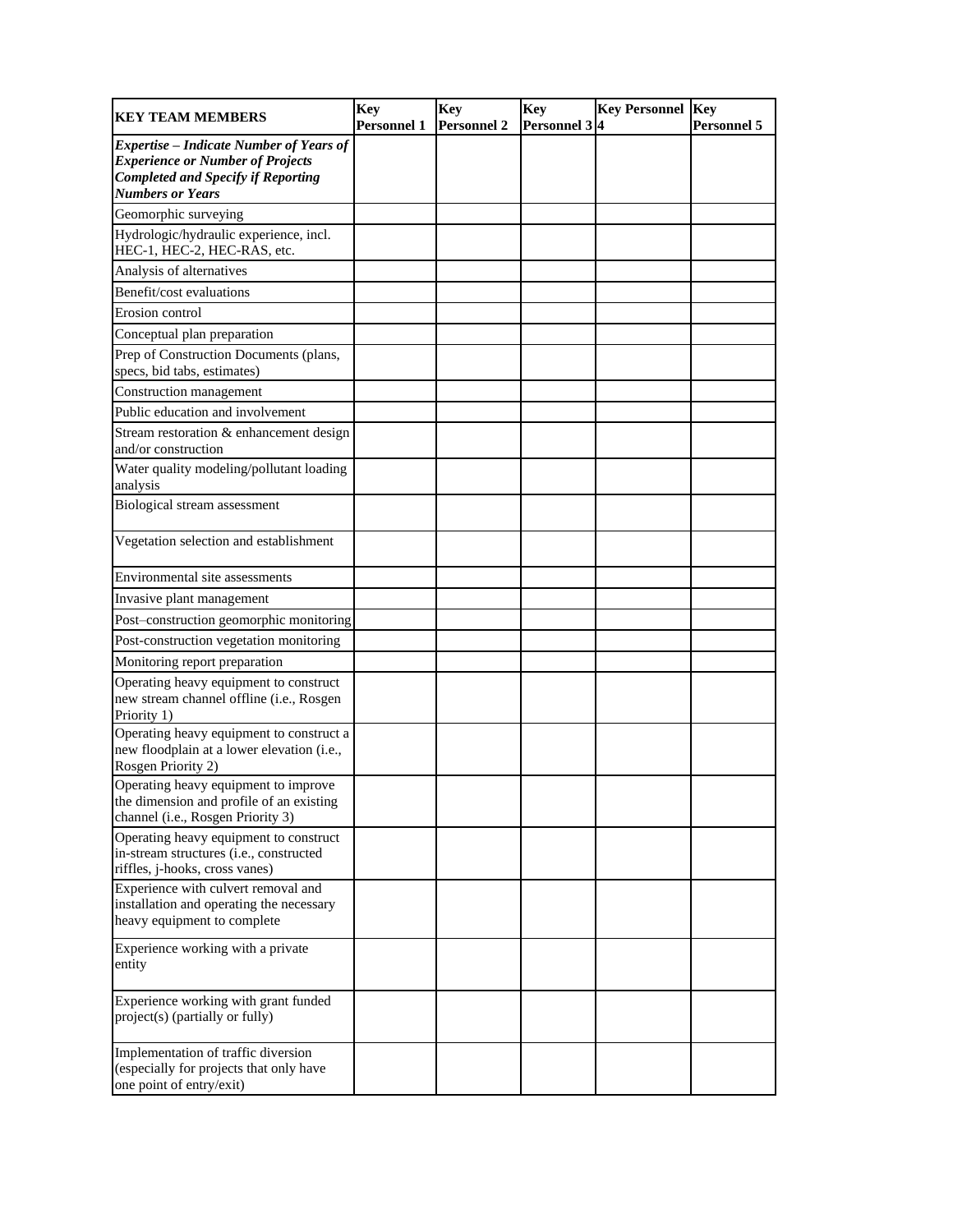## **Proposer Safety Performance Questionnaire**

| Proposer Safety Performance Questionnaire                                                                                                      |              |  |            |                                        |            |     |                                           |  |  |
|------------------------------------------------------------------------------------------------------------------------------------------------|--------------|--|------------|----------------------------------------|------------|-----|-------------------------------------------|--|--|
| <b>Proposer Name</b>                                                                                                                           |              |  |            |                                        |            |     |                                           |  |  |
| <b>Health and Safety</b>                                                                                                                       |              |  |            |                                        |            |     |                                           |  |  |
| Please use your OSHA No. 200/300 logs to record the number of injuries and illnesses for the last three (3) years.                             |              |  |            |                                        |            |     |                                           |  |  |
| Year (state the applicable years)                                                                                                              | 2018 or 2019 |  |            | 2019 or 2020                           |            |     | 2020 or 2021                              |  |  |
| <b>Number of Fatalities</b>                                                                                                                    |              |  |            |                                        |            |     |                                           |  |  |
| Lost Work Day Cases Incident Rate -1                                                                                                           |              |  |            |                                        |            |     |                                           |  |  |
| <b>OSHA</b> Recordable Incident Rate -2                                                                                                        |              |  |            |                                        |            |     |                                           |  |  |
| Number of Hours Worked                                                                                                                         |              |  |            |                                        |            |     |                                           |  |  |
| Total Number of Employees on Your                                                                                                              |              |  |            |                                        |            |     |                                           |  |  |
| Payroll                                                                                                                                        |              |  |            |                                        |            |     |                                           |  |  |
| Owner requires Design-Builder provide the above accident statistics, even though certain companies may not be                                  |              |  |            |                                        |            |     |                                           |  |  |
| statutorily required to keep OSHA 200/300 logs.                                                                                                |              |  |            |                                        |            |     |                                           |  |  |
| -1 The following formula is used for calculating the                                                                                           |              |  | $\equiv$   |                                        |            |     | (Number of Lost work Day Cases x 200,000) |  |  |
| Lost Work Day Incident Rate:                                                                                                                   |              |  |            | divided by Number of Hours Worked      |            |     |                                           |  |  |
| -2 The following formula is used for calculating the                                                                                           |              |  | $\equiv$   | (Number of Recordable Cases X 200,000) |            |     |                                           |  |  |
| OSHA Recordable Incident Rate:<br>List your Worker's Compensation (WC) Experience Modification Rate (EMR) for the three (3) most recent years: |              |  |            | divided by Number of Hours Worked      |            |     |                                           |  |  |
| Year (state the applicable years)                                                                                                              |              |  | Interstate |                                        | Intrastate |     |                                           |  |  |
| 2018 or 2019                                                                                                                                   |              |  |            |                                        |            |     |                                           |  |  |
| 2019 or 2020                                                                                                                                   |              |  |            |                                        |            |     |                                           |  |  |
| 2020 or 2021                                                                                                                                   |              |  |            |                                        |            |     |                                           |  |  |
| Is a letter from your WC insurance carries certifying the above EMRs attached?                                                                 |              |  | Yes        | N <sub>o</sub>                         |            |     |                                           |  |  |
| If your WC carrier has not issued an EMR because you have not accrued enough WC                                                                |              |  |            |                                        |            | Yes | N <sub>o</sub>                            |  |  |
| costs, is a copy of your WC Loss Run (available from your WC carrier) attached?                                                                |              |  |            |                                        |            |     |                                           |  |  |
| If the current EMR is greater than 1.0, is a comprehensive written explanation of the                                                          |              |  |            |                                        |            | Yes | No                                        |  |  |
| safety methods and procedures that are being implemented to reduce this rate                                                                   |              |  |            |                                        |            |     |                                           |  |  |
| attached?                                                                                                                                      |              |  |            |                                        |            |     |                                           |  |  |
| Has Proposer received an OSHA (or State OSHA) citation within the last five (5)                                                                |              |  |            |                                        |            | Yes | N <sub>o</sub>                            |  |  |
| years?                                                                                                                                         |              |  |            |                                        |            |     |                                           |  |  |
| If answered yes to immediately above question, is there a copy of the citation(s)                                                              |              |  |            |                                        |            | Yes | N <sub>o</sub>                            |  |  |
| Was the citation(s) contested/vacated?                                                                                                         |              |  |            |                                        |            | Yes | N <sub>o</sub>                            |  |  |
| If answered yes to immediately                                                                                                                 |              |  |            |                                        |            |     |                                           |  |  |
| above question, please describe<br>What specific corrective actions                                                                            |              |  |            |                                        |            |     |                                           |  |  |
| were taken to prevent further                                                                                                                  |              |  |            |                                        |            |     |                                           |  |  |
| injuries/penalties?                                                                                                                            |              |  |            |                                        |            |     |                                           |  |  |
| Does Proposer have a written occupational safety and health program?                                                                           |              |  |            |                                        |            | Yes | No                                        |  |  |
| Does Proposer conduct field safety inspections to determine compliance with                                                                    |              |  |            |                                        |            | Yes | No                                        |  |  |
| applicable regulations and procedures?                                                                                                         |              |  |            |                                        |            |     |                                           |  |  |
| Who conducts these inspections                                                                                                                 |              |  |            |                                        |            |     |                                           |  |  |
| (provide position/title)?                                                                                                                      |              |  |            |                                        |            |     |                                           |  |  |
| How often are safety inspections                                                                                                               |              |  |            |                                        |            |     |                                           |  |  |
| conducted?                                                                                                                                     |              |  |            |                                        |            |     |                                           |  |  |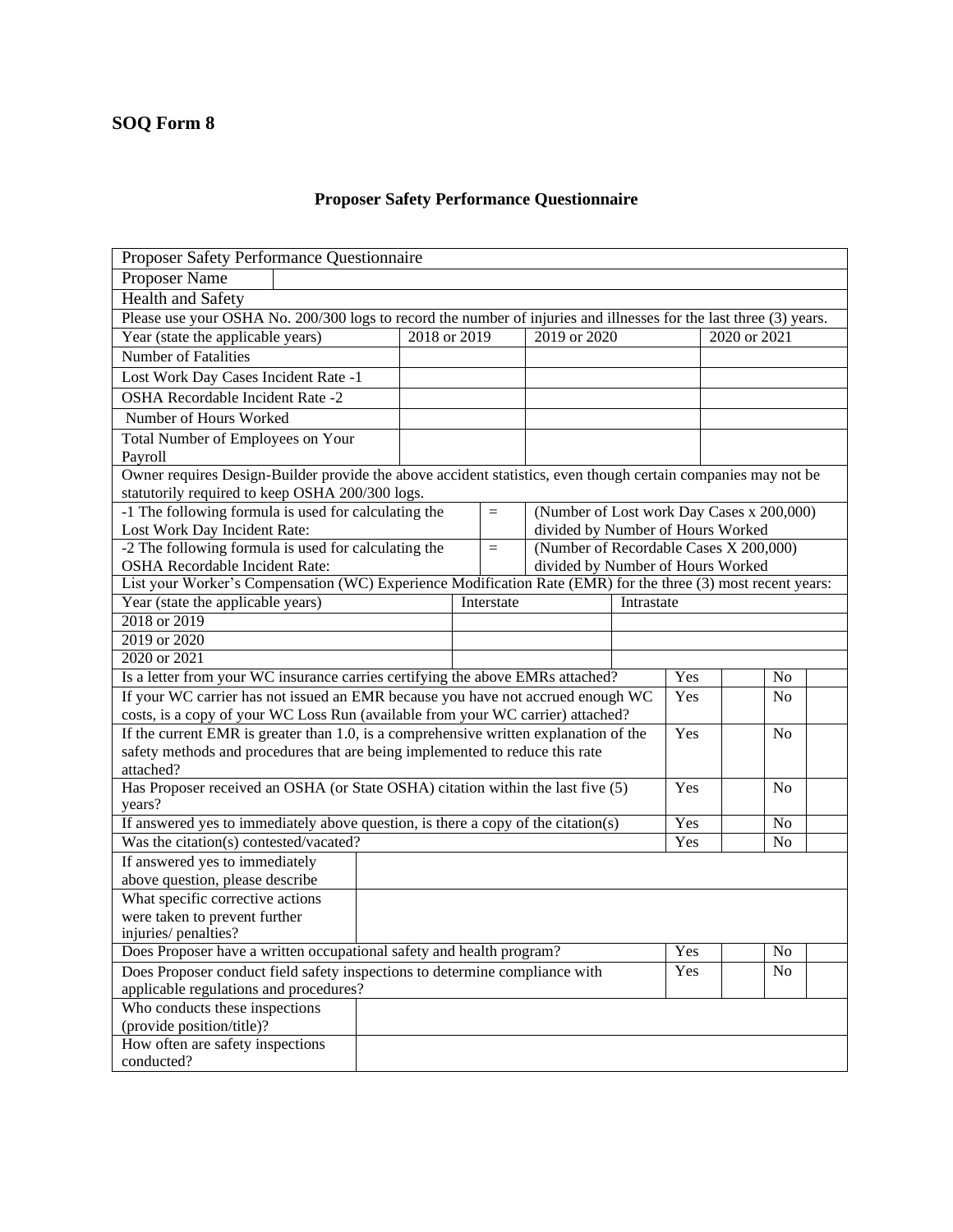| Does Proposer have the following on your staff or on<br>retainer?                                                  |                                                                  |                                      | Yes                                                                               | N <sub>o</sub> | How<br>Many    | <b>Staff</b> |     | Retainer                      |                          | If yes, list<br>certification<br>number(s) |                                  |  |
|--------------------------------------------------------------------------------------------------------------------|------------------------------------------------------------------|--------------------------------------|-----------------------------------------------------------------------------------|----------------|----------------|--------------|-----|-------------------------------|--------------------------|--------------------------------------------|----------------------------------|--|
|                                                                                                                    |                                                                  | Occupational Physician               |                                                                                   |                |                |              |     |                               |                          |                                            |                                  |  |
|                                                                                                                    |                                                                  | Certified Industrial Hygienist       |                                                                                   |                |                |              |     |                               |                          |                                            |                                  |  |
|                                                                                                                    |                                                                  | <b>Certified Safety Professional</b> |                                                                                   |                |                |              |     |                               |                          |                                            |                                  |  |
|                                                                                                                    |                                                                  | Certified Health Physicist           |                                                                                   |                |                |              |     |                               |                          |                                            |                                  |  |
|                                                                                                                    |                                                                  |                                      | Does Proposer have an orientation program for new hires?                          |                |                |              |     | Yes                           |                          |                                            | N <sub>0</sub>                   |  |
|                                                                                                                    | Has Proposer implemented any of the following training programs? |                                      |                                                                                   |                |                |              |     |                               |                          |                                            |                                  |  |
| If yes, please provide the last date this training was provided or place a "N/A" if the training is not applicable |                                                                  |                                      |                                                                                   |                |                |              |     |                               |                          |                                            |                                  |  |
| Yes                                                                                                                | N <sub>o</sub>                                                   | Date                                 | <b>Training Program</b>                                                           | Yes            | N <sub>0</sub> | Date         |     |                               | Training program         |                                            |                                  |  |
|                                                                                                                    |                                                                  |                                      | Asbestos                                                                          |                |                |              |     |                               |                          |                                            | Hazardous Waste (40 Hour)        |  |
|                                                                                                                    |                                                                  |                                      | <b>Blasting/Explosives</b>                                                        |                |                |              |     |                               |                          |                                            | <b>Hearing Conservation</b>      |  |
|                                                                                                                    |                                                                  |                                      | <b>Blood Borne Pathogens</b>                                                      |                |                |              |     |                               |                          |                                            | <b>Heavy Equipment Operation</b> |  |
|                                                                                                                    |                                                                  |                                      | <b>Confined Space Entry</b>                                                       |                |                |              |     |                               | <b>Laboratory Safety</b> |                                            |                                  |  |
|                                                                                                                    |                                                                  |                                      | <b>Construction (OSHA Certified</b>                                               |                |                |              |     |                               | Ladder/Scaffolding       |                                            |                                  |  |
|                                                                                                                    |                                                                  |                                      | 10 hours)                                                                         |                |                |              |     |                               |                          |                                            |                                  |  |
|                                                                                                                    |                                                                  |                                      | <b>Construction (OSHA Certified</b>                                               |                |                |              |     | Lead                          |                          |                                            |                                  |  |
|                                                                                                                    |                                                                  |                                      | 30 hours)                                                                         |                |                |              |     |                               |                          |                                            |                                  |  |
|                                                                                                                    |                                                                  |                                      | <b>Cranes Operations</b>                                                          |                |                |              |     | Lockout/Tag Out               |                          |                                            |                                  |  |
|                                                                                                                    |                                                                  |                                      | <b>Electrical Safety</b>                                                          |                |                |              |     | Personal Protective           |                          |                                            |                                  |  |
|                                                                                                                    |                                                                  |                                      |                                                                                   |                |                |              |     |                               | Equipment                |                                            |                                  |  |
|                                                                                                                    |                                                                  |                                      | <b>Excavation Competent Person</b>                                                |                |                |              |     | Power-actuated Tools          |                          |                                            |                                  |  |
|                                                                                                                    |                                                                  |                                      | <b>Fall Protection</b>                                                            |                |                |              |     | Process Safety Management     |                          |                                            |                                  |  |
|                                                                                                                    |                                                                  |                                      | <b>Fire Extinguishers</b>                                                         |                |                |              |     | <b>Radiation Protection</b>   |                          |                                            |                                  |  |
|                                                                                                                    |                                                                  |                                      | <b>First Aid/CPR</b>                                                              |                |                |              |     | <b>Respiratory Protection</b> |                          |                                            |                                  |  |
|                                                                                                                    |                                                                  |                                      | <b>Forklift Operations</b>                                                        |                |                |              |     |                               | Welding/Cutting          |                                            |                                  |  |
|                                                                                                                    |                                                                  |                                      | Who conducts training (Name and                                                   |                |                |              |     |                               |                          |                                            |                                  |  |
| Title)                                                                                                             |                                                                  |                                      |                                                                                   |                |                |              |     |                               |                          |                                            |                                  |  |
|                                                                                                                    |                                                                  |                                      | Does Proposer have a program in place to discipline workers that perform unsafe   |                |                |              |     | Yes                           |                          |                                            | No                               |  |
|                                                                                                                    | work practices?                                                  |                                      |                                                                                   |                |                |              |     |                               |                          |                                            |                                  |  |
|                                                                                                                    |                                                                  |                                      | Does Proposer have written Accident Investigation Procedures?                     |                |                |              |     | Yes                           |                          |                                            | N <sub>o</sub>                   |  |
|                                                                                                                    |                                                                  |                                      | Does Proposer currently maintain a program in compliance with applicable State    |                |                |              |     | Yes                           |                          |                                            | N <sub>0</sub>                   |  |
|                                                                                                                    |                                                                  |                                      | "Right to Know" laws and the OSHA Hazard Communication Standard?                  |                |                |              |     |                               |                          |                                            |                                  |  |
|                                                                                                                    |                                                                  |                                      | Does Proposer hold "tailgate/toolbox safety meetings?                             |                |                |              |     | Yes                           |                          |                                            | No                               |  |
|                                                                                                                    |                                                                  |                                      | If you answered yes, how often are such meetings held?                            |                |                |              |     |                               |                          |                                            |                                  |  |
|                                                                                                                    |                                                                  |                                      | Does Proposer have a written Alcohol and Substance Abuse Program?                 |                |                |              |     | Yes                           |                          |                                            | N <sub>0</sub>                   |  |
|                                                                                                                    |                                                                  |                                      | If you answered yes to the immediately above question, does it include?           |                |                |              |     |                               |                          |                                            |                                  |  |
|                                                                                                                    |                                                                  | 10-panel substance testing?          |                                                                                   |                |                |              |     | Yes                           |                          |                                            | N <sub>o</sub>                   |  |
|                                                                                                                    |                                                                  |                                      | Pre-employment/pre-job assignment testing within 30 days of employment or pre-job |                |                |              |     | Yes                           |                          |                                            | No                               |  |
|                                                                                                                    | assignment?                                                      |                                      |                                                                                   |                |                |              |     |                               |                          |                                            |                                  |  |
|                                                                                                                    |                                                                  |                                      | Post-accident drug and alcohol testing?                                           |                |                |              |     | Yes                           |                          |                                            | N <sub>o</sub>                   |  |
|                                                                                                                    |                                                                  |                                      | Random testing (10 percent per month)?                                            |                |                |              |     | Yes                           |                          |                                            | N <sub>0</sub>                   |  |
|                                                                                                                    | Reasonable suspicion drug and alcohol testing?                   |                                      |                                                                                   |                |                |              | Yes |                               |                          | N <sub>0</sub>                             |                                  |  |

The undersigned warrants and represents that he/she is authorized to sign this document and that the data and information provided on this document is accurate in all respects.

Name of Proposer